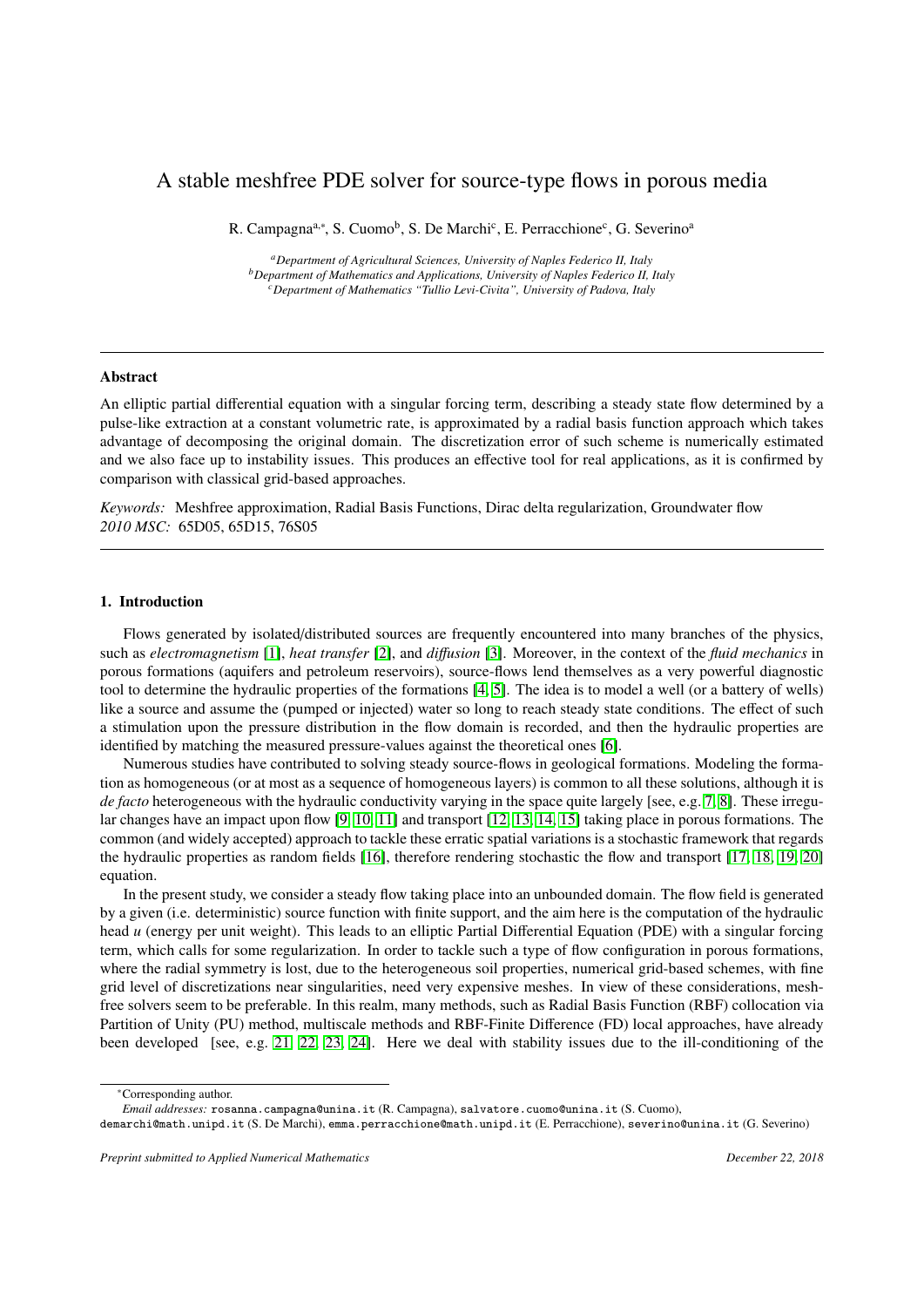<span id="page-1-1"></span>

Figure 1: Problem scheme and sampling example.

collocation matrices, arising in the application of the RBF-PU collocation method. To address this, we construct a hybrid method [\[25,](#page-13-7) [26\]](#page-13-8) with the use of Variably Scaled Kernels (VSKs), introduced in [\[27\]](#page-13-9) and further investigated in [\[28,](#page-13-10) [29\]](#page-13-11). Since VSKs work with any kernel, the so-constructed scheme turns out to be flexible, stable and accurate. We provide computable error estimates for the discretization via RBF-PU which are strongly consistent with numerical results. Moreover, as a confirm of the efficacy of the proposed procedure, comparisons with a grid-based scheme are also carried out.

Let us assume of having a well-type flow in a two-dimensional porous formation included in a bounded domain  $\Omega \subset \mathbb{R}^2$ . Under the hypothesis of *stationary* flow, stady-state confined homogeneous aquifer, i.e. with constant spatial hydraulic transmissivity  $T(x) = T$  and pumping volumetric rate  $Q(x) = Q$ , and by modelling the source flow term by a Dirac delta pulse distribution  $\delta$ , we solve:

<span id="page-1-0"></span>
$$
\begin{cases}\n\nabla^2 u(\mathbf{x}) = -\frac{Q}{T}\delta(\mathbf{x}), & \mathbf{x} \in \Omega, \\
u(\mathbf{x}) = u_0, & \mathbf{x} \in \partial\Omega,\n\end{cases}
$$
\n(1)

with  $u(x)$  hydraulic head. The solution of [\(1\)](#page-1-0) is sought subject to the Dirichlet boundary conditions on the frontier <sup>∂</sup>Ω. Under these assumptions, the Thiem solution furnishes the radial drawdown, in polar coordinates, *<sup>u</sup>*(*r*) <sup>−</sup> *<sup>u</sup>*<sup>0</sup> with respect to a reference level  $u_0 = u(R)$ , at a radial distance r from the pumping well. Let R be the radius of influence, a reference solution is given by the Thiem function:

$$
u(r) - u_0 = \frac{Q}{2\pi T} \ln\left(\frac{R}{r}\right),
$$

so that when  $r \to R$  the hight  $u(r)$  is close to the boundary condition  $u_0$  (see Figure [1\)](#page-1-1). From now on we set  $u_0 = 0$ and  $k := -Q/T$  for simplicity of notation. The guidelines of the paper are as follows. In Section [2](#page-1-2) we present the PDE for source type flow in porous media and we model the singular source term. Section [3](#page-4-0) is devoted to the presentation of the numerical scheme and error analysis. Numerical results are reported in Section [4](#page-7-0) and the last section deals with conclusions.

#### <span id="page-1-2"></span>2. The problem regularization

Let  $\Omega$  be an open Lipschitz domain on  $\mathbb{R}^M$ , with polygonal boundary that contains the origin. Let  $\mathcal{D}^*(\Omega)$  be the dual of the test function set  $D(\Omega)$ , where we denote by  $D(\Omega)$  the space of real-valued  $C^{\infty}$  functions that are compactly supported on  $\Omega$  and equipped with the usual topology of the test functions. Denoting by  $\mathcal{H}_0^s(\Omega)$  the Sobolev space

<span id="page-1-3"></span>
$$
\mathcal{H}_0^s(\Omega) := \{ u \in L^2(\Omega) : D^{\alpha} u \in L^2(\Omega) \quad \forall \alpha \in \mathbb{N}^n, \mid \alpha \mid \leq s, u \mid_{\partial \Omega} = 0 \},
$$

the Dirac delta  $\delta \in \mathcal{D}^*(\Omega)$  can be approximated by some distributions  $\tilde{\delta}_H \in \mathcal{D}^*(\Omega)$  constructed as

$$
\tilde{\delta}_H(\phi) := (\delta_H, \phi)_{\Omega}, \qquad \forall \phi \in \mathcal{H}_0^s(\Omega), \tag{2}
$$

where  $\delta_H \in \mathcal{H}_0^s(\Omega)$  is a suitable *regular function* and  $(\cdot, \cdot)_{\Omega}$  is the *L*<sup>2</sup>-inner product. Moreover, after denoting by  $\mathcal{H}^{s*}(\Omega)$  the dual of  $\mathcal{H}^{s}(\Omega)$  we recall the following definition, see e.g.  $\mathcal{H}_0^{s*}(\Omega)$  the dual of  $\mathcal{H}_0^s(\Omega)$ , we recall the following definition, see e.g. [\[30\]](#page-13-12).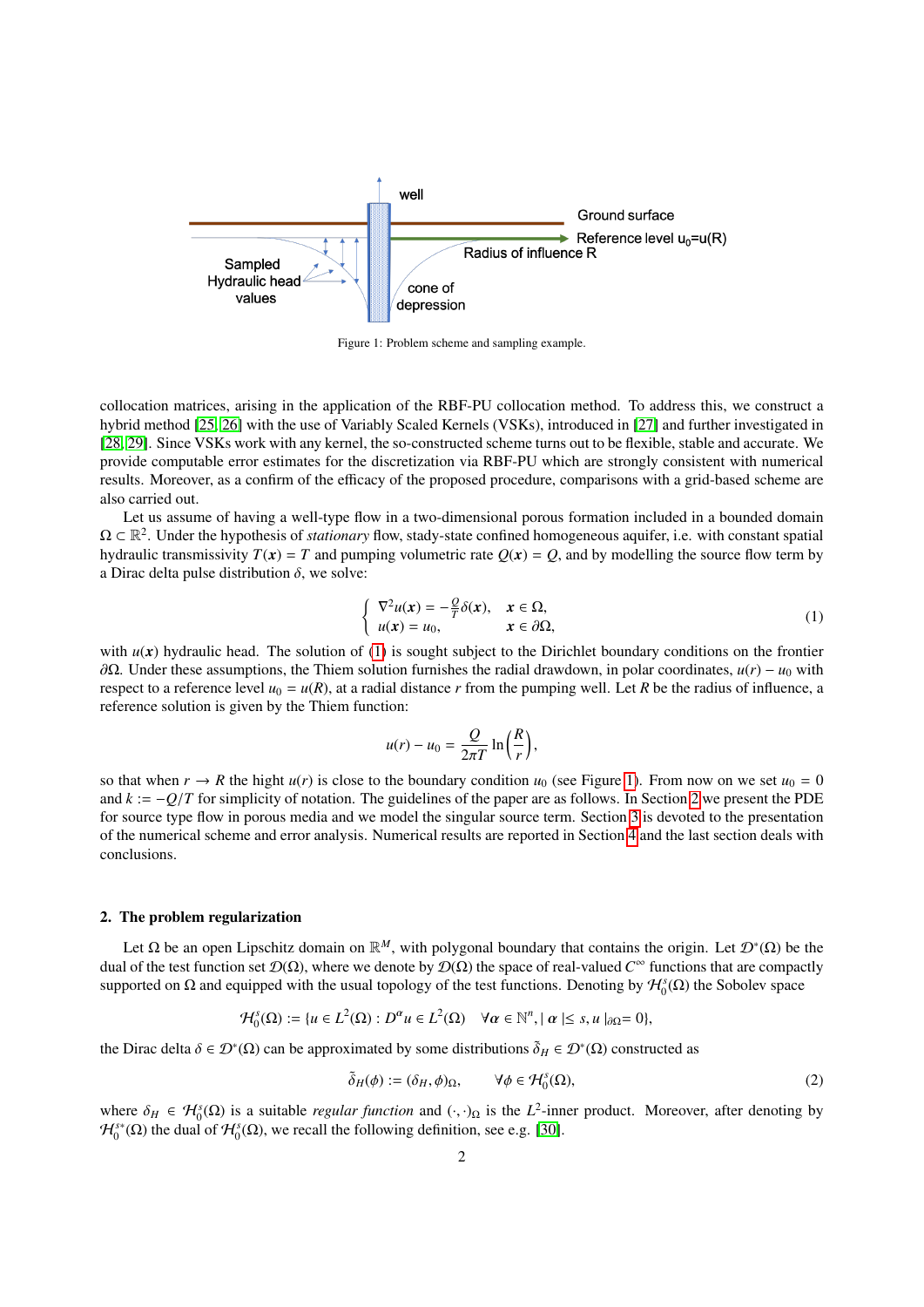**Definition 2.1.** Let  $\delta_H \in \mathcal{H}_0^s(\Omega)$  and  $\tilde{\delta}_H \in \mathcal{H}_0^{s*}(\Omega)$ , defined as in [\(2\)](#page-1-3), be a regularization of  $\delta$ . We say that  $\tilde{\delta}_H$  is a distribution satisfying **m-moment conditions** if and only if  $\delta_H$  is com *distribution satisfying m-moment conditions* if and only if  $\delta_H$  is compactly supported in a ball  $B(0, H) \subset \Omega$  and so *that:*

 $(\delta_H, I_\Omega)_{\Omega} = 1,$   $(\delta_H, \phi^{\alpha})_{\Omega} = 0,$   $1 \leq |\alpha| \leq m,$ 

*where*  $I_{\Omega}$  *denotes the characteristic function of*  $\Omega$ *.* 

As in [\[30\]](#page-13-12), we focus on radially symmetric approximations, i.e.

Definition 2.2 (Radially symmetric approximation). *Let* Ω *be an open Lipschitz domain in* R <sup>2</sup> *with polygonal boundary that contains the origin and*  $B(0, H) \subset \Omega$  *the ball of radius H* > 0 *centered at the origin.* A *radial*  $s$ ymmetric approximation on  $\mathcal{H}_0^s(\Omega)$  is

<span id="page-2-0"></span>
$$
\delta_H(x) = \begin{cases} \frac{1}{H^2} \eta_m \left(\frac{|x|}{H}\right), & x \in B(0, H), \\ 0, & otherwise, \end{cases}
$$
(3)

*where*  $\eta_m(z)$ :  $B(0, 1) \to \mathbb{R}$  *is radially symmetric and*  $m \in \mathbb{N}$  *is the number of moment conditions satisfied by*  $\delta_H$ .

Finally, the problem [\(1\)](#page-1-0) reads as follows:

<span id="page-2-1"></span>**Problem 2.1.** *Let*  $\Omega \subset \mathbb{R}^2$ ,  $T(x) = T$  *and*  $Q(x) = Q$  *be constant real functions and let*  $\delta$  *be as in* [\(3\)](#page-2-0)*, we solve:* 

<span id="page-2-2"></span>
$$
\begin{cases}\n\nabla^2 u(\mathbf{x}) = -\frac{Q}{T} \delta_H(\mathbf{x}), & \mathbf{x} \in \Omega, \\
u(\mathbf{x}) = u_0, & \mathbf{x} \in \partial \Omega.\n\end{cases}
$$
\n(4)

The numerical solution of Problem [2.1](#page-2-1) is found via the method outlined in the next section.

#### *2.1. RBF framework*

We define a mesh-free scheme, based on collocation via RBFs. Such approach has been introduced by E.J. Kansa [\[31\]](#page-13-13) and later extended to a local setting, see e.g. [\[32,](#page-13-14) [24\]](#page-13-6). This local scheme, which is based on collocating via the PU method, turns out to be particularly meaningful for our application, according to the arguments of the previous section. Furthermore, because of its independence of any mesh, it turns out to be easy to implement in high dimensions and flexible for different geometries; differently from classical grid-based methods such as FDs, finite elements and finite volumes.

Let  $\Omega$  be a bounded domain on  $\mathbb{R}^M$  and  $u : \Omega \longrightarrow \mathbb{R}$ . Given a set of *N* distinct points  $X = \{x_1, \ldots, x_N\} \subset \Omega$ , and the associated function values  $\mathcal{U} = \{u(x_1), \ldots, u(x_N)\} = \{u_1, \ldots, u_N\}$  the scope in the intern associated function values  $\mathcal{U} = \{u(x_1), \dots, u(x_N)\} := \{u_1, \dots, u_N\}$ , the scope in the interpolation framework is to find a function  $P_{u}$  such that:

$$
P_{u,X}(x_i)=u_i, \quad i=1,\ldots,N.
$$

The interpolant  $P_{u,x}$  is usually defined as linear combination of some *basis functions*. Given a real positive *shape*<br>grades a via here drive our ettention towards strictly positive definite and symmetric kernels  $K : \$ *parameter*  $\varepsilon$ , we here drive our attention towards strictly positive definite and symmetric kernels  $K_{\varepsilon} : \Omega \times \Omega \longrightarrow \mathbb{R}$  so that  $P_{u,X} \in \text{span}\{K_{\varepsilon}(\cdot, x_i), i = 1, ..., N\}$ . In other words the approximant assumes the form:

$$
P_{u,X}(\boldsymbol{x}) = \sum_{k=1}^N \alpha_k K_{\varepsilon}(\boldsymbol{x}, \boldsymbol{x}_k), \quad \boldsymbol{x} \in \Omega.
$$

Letting  $u = (u_1, \dots, u_N)^\intercal$  and let  $A \in \mathbb{R}^{N \times N}$  be the interpolation (or kernel) matrix of entries

$$
(A)_{ik}=K_{\varepsilon}(\boldsymbol{x}_i,\boldsymbol{x}_k),\quad i,k=1,\ldots,N,
$$

the coefficients  $\alpha = (\alpha_1, \dots, \alpha_N)^\intercal$ , are determined by solving the linear system  $A\alpha = u$ , which admits a unique solution provided that K is strictly positive definite and symmetric solution provided that *K* is strictly positive definite and symmetric.

We further remark that, if we take radial kernels then there exists a univariate function  $\phi_{\varepsilon}$ :  $[0,\infty) \longrightarrow \mathbb{R}$  such that for all  $x, y \in \Omega$ 

$$
K_{\varepsilon}(x,y)=\phi_{\varepsilon}(\|x-y\|_2):=\phi_{\varepsilon}(r).
$$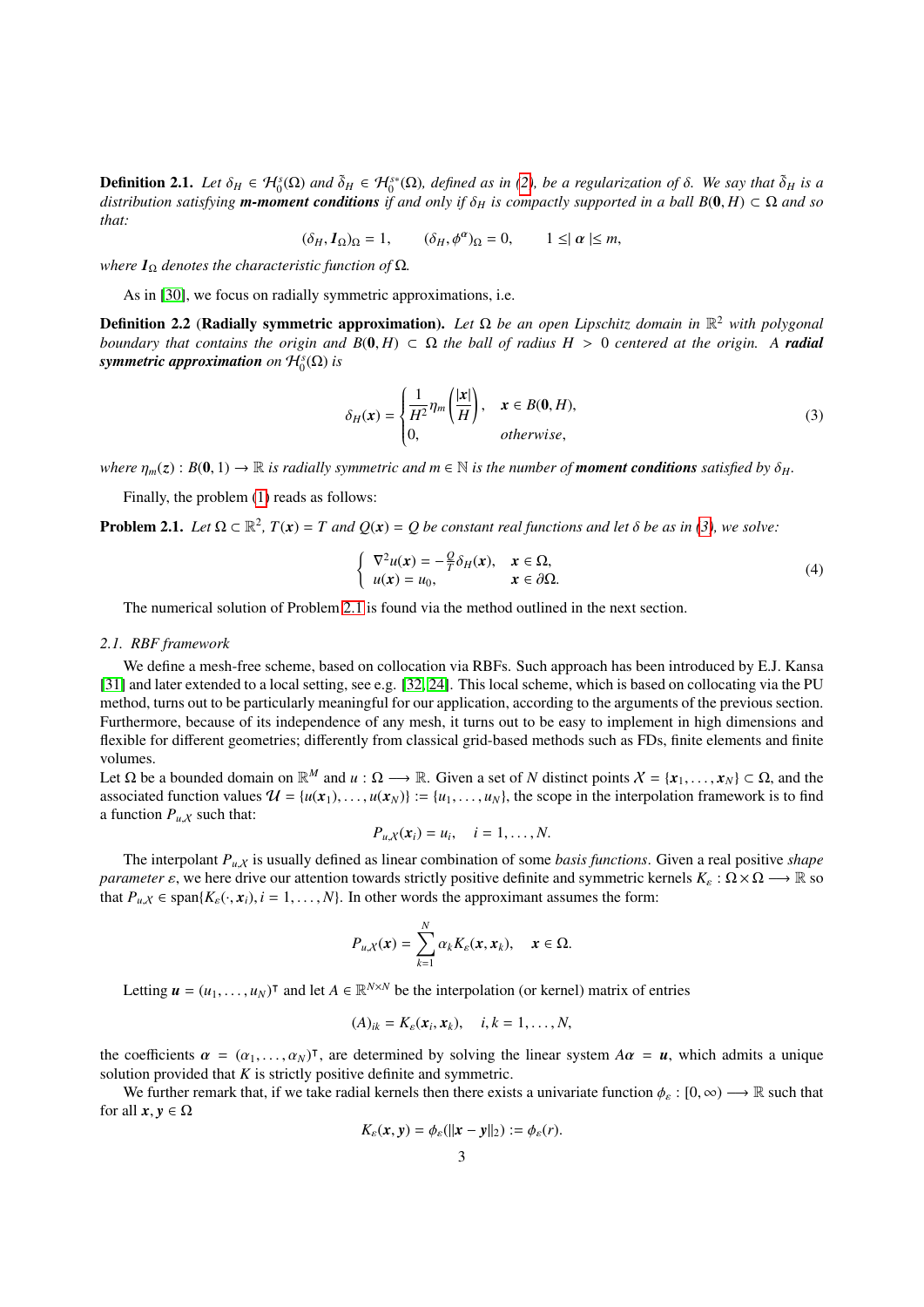We list several RBFs and their smoothness degree:

$$
\phi_{\varepsilon}(r) = e^{-\varepsilon^2 r^2},
$$
\nGaussian,  $C^{\infty}$ ,  
\n
$$
\phi_{\varepsilon}(r) = e^{-\varepsilon r} (1 + \varepsilon r),
$$
\nMatèrn,  $C^2$ ,  
\n
$$
\phi_{\varepsilon}(r) = e^{-\varepsilon r} (15 + 15\varepsilon r + 6\varepsilon^2 r^2 + \varepsilon^3 r^3),
$$
\nMatèrn,  $C^6$ ,  
\n
$$
\phi_{\varepsilon}(r) = (1 - \varepsilon r)^4_+ (4\varepsilon r + 1),
$$
\nWendland,  $C^2$ ,  
\n
$$
\phi_{\varepsilon}(r) = (1 - \varepsilon r)^8_+ (32\varepsilon^3 r^3 + 25\varepsilon^2 r^2 + 8\varepsilon r + 1),
$$
\nWendland,  $C^6$ ,

where  $(\cdot)_+$  denotes the truncated power function. We remark that when a large number of points is involved, working with RBFs of finite regularity might be advantageous for stability purposes. Further, note that the Wendland's functions are compactly supported. We finally point out that the shape parameter, being linked to the conditioning of the kernel matrix, affects the accuracy of the solution, see e.g. [\[33\]](#page-13-15) for further details.

For error bounds of the RBF interpolant and convergence theorems, we refer the reader to [\[34\]](#page-13-16). For our purposes we only remark that with the Leave One Out Cross Validation (LOOCV) scheme we are able to give error estimates by computing the residual  $r_i$  at the *i*-th point as ([\[35,](#page-13-17) [36\]](#page-13-18))

<span id="page-3-0"></span>
$$
r_i = \frac{\alpha_i}{\left(A\right)^{-1}_{ii}},\tag{5}
$$

where  $\alpha_i$  is the *i*-th coefficient of the RBF interpolant  $P_{u,x}$  based on the full data set and  $(A)^{-1}_{u}$  is the *i*-th diagonal<br>element of the inverse of the corresponding interpolation matrix. Then as estimate of th element of the inverse of the corresponding interpolation matrix. Then, as estimate of the error one can consider

$$
\boldsymbol{r} = ||(r_1,\ldots,r_N)||_p,
$$

where usually  $p = 2, \infty$ .

Dealing with applications, the conditioning of the interpolation matrix is usually high and leads to instability issues. To enhance stability, techniques allowing stable computations of the interpolant have already been developed. Among them, the most effective for the Gaussian kernel are RBF-QR methods and the Hilbert-Schmidt Singular Value Decomposition (HS-SVD), see e.g. [\[37,](#page-13-19) [38,](#page-13-20) [39\]](#page-13-21). Other approaches are based on finding low rank approximations of the kernel matrix, refer e.g. to [\[40,](#page-13-22) [41,](#page-13-23) [42\]](#page-13-24) for further details. In view of these considerations, a stable way to compute the approximant is indeed necessary. To achieve both accuracy and stability, we consider the VSKs [\[27\]](#page-13-9).

In this context, the key idea consists in substituting the scalar shape parameter with a *scale function* which plays the role of a density function (cf. [\[27,](#page-13-9) Def. 2.1]).

**Definition 2.3.** Letting  $\Sigma \subseteq (0, +\infty)$  and  $K_{\varepsilon}$  a positive definite radial kernel on  $\Omega \times \Sigma$  depending on the shape *parameter*  $\varepsilon > 0$ *. Given a scale function*  $\psi : \Omega \longrightarrow \Sigma$ *, we define a VSK K<sub>ψ</sub> on*  $\Omega$  *as* 

$$
K_{\psi}(x, y) := K_1((x, \psi(x)), (y, \psi(y))),
$$

*for*  $x, y \in \Omega$ *.* 

In other words,  $\psi$  defines a map

$$
\Psi: x \mapsto (x, \psi(x)),
$$

so that the VSK interpolant on the set of nodes  $\Psi(\mathcal{X}) := \{(\mathbf{x}_k, \psi(\mathbf{x}_k)), \mathbf{x}_k \in \mathcal{X}\}\)$ , with fixed shape parameter  $\varepsilon = 1$ , takes the form

$$
P_{u,\Psi(X)}(\Psi(\boldsymbol{x})) = \sum_{k=1}^N \alpha_k K_1(\Psi(\boldsymbol{x}), \Psi(\boldsymbol{x}_k)),
$$

with  $x \in \Omega$ ,  $x_k \in \mathcal{X}$ .

The error and stability analysis of this varying scale process on  $\Omega$  coincides with the analysis of a fixed scale kernel on Ω × Σ. However, it is worth noting that in this setting both *fill* and *separation* distances, respectively defined by

$$
h_X = \sup_{\mathbf{x}\in\Omega}\left(\min_{\mathbf{x}_k\in\mathcal{X}}\|\mathbf{x}-\mathbf{x}_k\|_2\right), \quad \text{and} \quad q_X = \frac{1}{2}\min_{i\neq k}\|\mathbf{x}_i-\mathbf{x}_k\|_2\,,
$$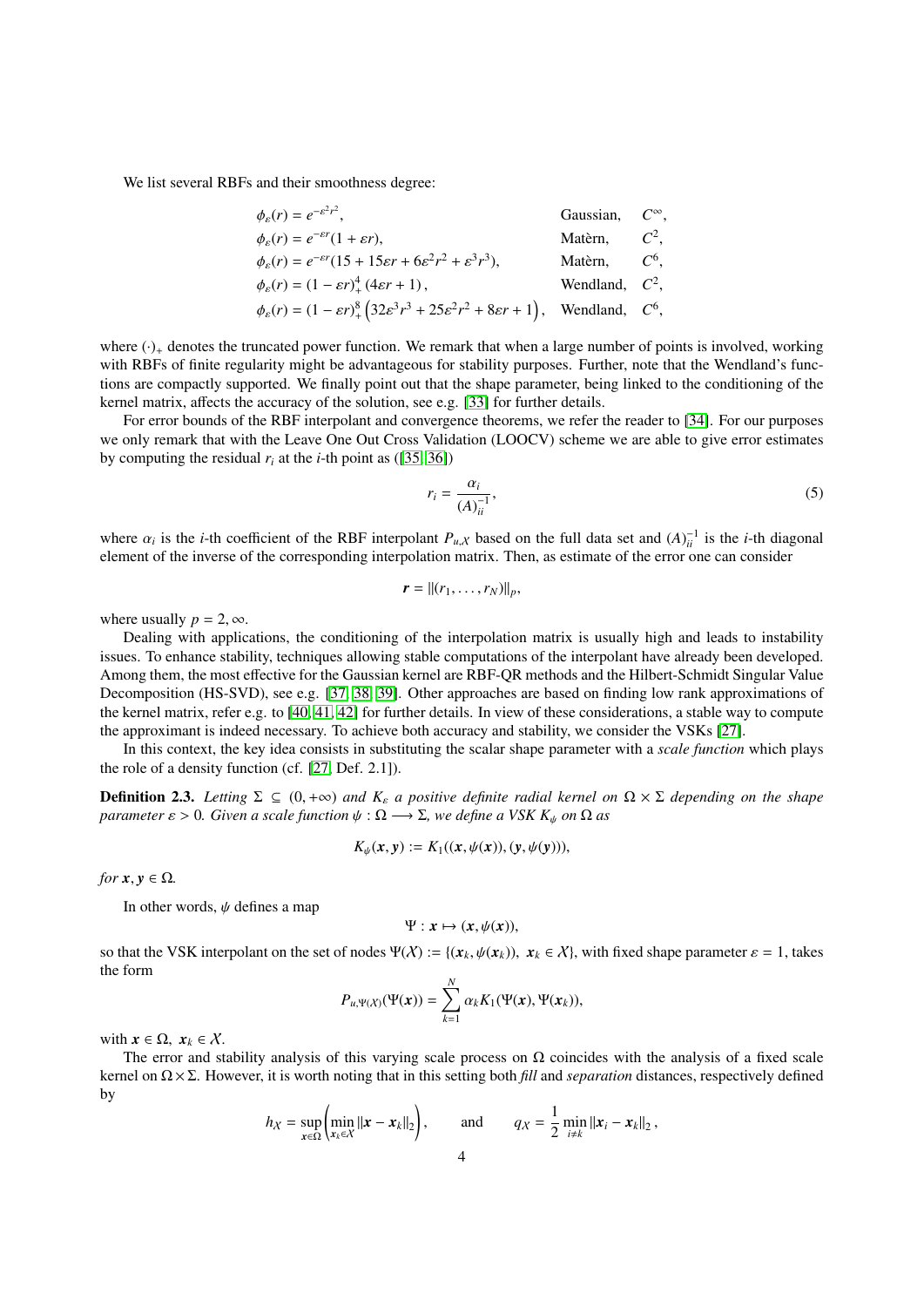are larger than in the fixed scale framework on  $\Omega$  (see [\[27\]](#page-13-9)). The former indicates how well the data fill out the domain Ω and is a measure of the interpolation error since it decreases according to it. The separation distance instead represents the radius of the largest ball that can be centred at every point in  $X$  such that no two balls overlap and is a measure of stability, indeed it usually decreases when the ill-conditioning grows. Therefore, the VSKs introduce a trade-off between accuracy and stability. To partially overcome this, we introduce the PU method. Taking advantage of the local scheme we can introduce a hybrid method that enables us to construct an accurate and stable numerical tool [\[25\]](#page-13-7).

To introduce the local approach, we need to remark that the PU method partitions the bounded domain Ω into *d* subdomains or patches  $\Omega_j$ , such that  $\Omega \subseteq \cup_{j=1}^d \Omega_j$ , with some mild overlap among them. For each of these patches, a local kernel-based approximant is defined and the global solution is constructed taking into account all the local contributions which are glued together via a family of compactly supported, non-negative and continuous functions  $w_j$ , with supp $(w_j) \subseteq \Omega_j$  and such that they form a partition of unity. Here, those weights are constructed via the Wendland's  $C^2$  function and we take balls on  $\mathbb{R}^M$  as subdomains. Their radius will be selected so that the covering properties are satisfied.

In some cases the scaling via the shape parameter provides more accurate approximations, while when the conditioning of the kernel matrices truly grows it might be advantageous to use VSKs. Thus, given a fixed tolerance  $\tau$ , we define our hybrid PU interpolant, namely HVSK-PU, as

$$
I_{u,X}(\boldsymbol{x}) = \sum_{j=1}^d w_j(\boldsymbol{x}) P_{u_j,X_j}(\boldsymbol{x}),\tag{6}
$$

where the local approximant  $P_{u_j, X_j}$  on a given  $\Omega_j$  is so that

$$
P_{u_j, X_j}(\mathbf{x}) = \begin{cases} \sum_{k=1}^{N_j} \alpha_k^j K_{\varepsilon}(\mathbf{x}, \mathbf{x}_k^j), & \mathbf{x} \in \Omega, & \sigma_m^j \ge \tau, \\ \sum_{k=1}^{N_j} \alpha_k^j K_{\psi}(\mathbf{x}, \mathbf{x}_k^j), & \mathbf{x} \in \Omega, & \sigma_m^j < \tau, \end{cases}
$$
(7)

where  $i, k = 1, \ldots, N_j, N_j$  indicates the number of points on  $\Omega_j, x_k^j$  $\lambda^j \in X_j = X \cap \Omega_j$ , with  $k = 1, ..., N_j$ , and  $\sigma^j_m$  is the smallest singular value of the local kernel matrix in the fixed scale setting whose entries are given by  $K_{\epsilon}(\mathbf{x}_{i}^{j})$  $\frac{j}{i}$ ,  $\frac{x}{k}$  $\binom{J}{k}$ ,  $i, k = 1, \ldots, N_j$ . In this way, we use the VSKs only when the interpolation matrix constructed via the fixed scale parameter is numerically close to be singular. parameter is numerically close to be singular.

In this hybrid setting, we deal with local kernel matrices defined as:

<span id="page-4-1"></span>
$$
(\Phi_j)_{ik} = \begin{cases} K_{\varepsilon}(x_i, x_k), & \sigma_m^j \ge \tau, \\ K_{\psi}(x_i, x_k), & \sigma_m^j < \tau, \end{cases}
$$
 (8)

with  $i, k = 1, \ldots, N_j, j = 1, \ldots, d$ .<br>We point out that also when y

We point out that, also when using VSKs, the error of the PU interpolant can be bounded by the worst local error, indeed for  $x \in \Omega$ , we have that

<span id="page-4-2"></span>
$$
\left| u(x) - I_{u,X}(x) \right| \leq \sum_{j=1}^d \left| u(x) - P_{u_j,X_j}(x) \right| w_j(x) \leq \max_{j=1,\dots,d} \left\| u - P_{u_j,X_j} \right\|_{L_\infty(\Omega_j)}.
$$
\n(9)

## <span id="page-4-0"></span>3. The collocation scheme and accuracy results

The problem [\(4\)](#page-2-2) is collocated via the local PU method on a global set of points  $X = \{x_i, i = 1, ..., N\}$ , composed poth boundary and interior points. Thus, see e.g.  $[43, 24]$ by both boundary and interior points. Thus, see e.g. [\[43,](#page-13-25) [24\]](#page-13-6),

$$
\nabla^2 I_{u,X}(\mathbf{x}_i) = \sum_{j=1}^d \nabla^2 \Big( w_j(\mathbf{x}_i) P_{u_j,X_j}(\mathbf{x}_i) \Big) = k \tilde{\delta}_H(\mathbf{x}_i), \quad \mathbf{x}_i \in \Omega \setminus \partial \Omega, \nH_{u,X}(\mathbf{x}_i) = \sum_{j=1}^d w_j(\mathbf{x}_i) P_{u_j,X_j}(\mathbf{x}_i) = u_0, \qquad \mathbf{x}_i \in \partial \Omega.
$$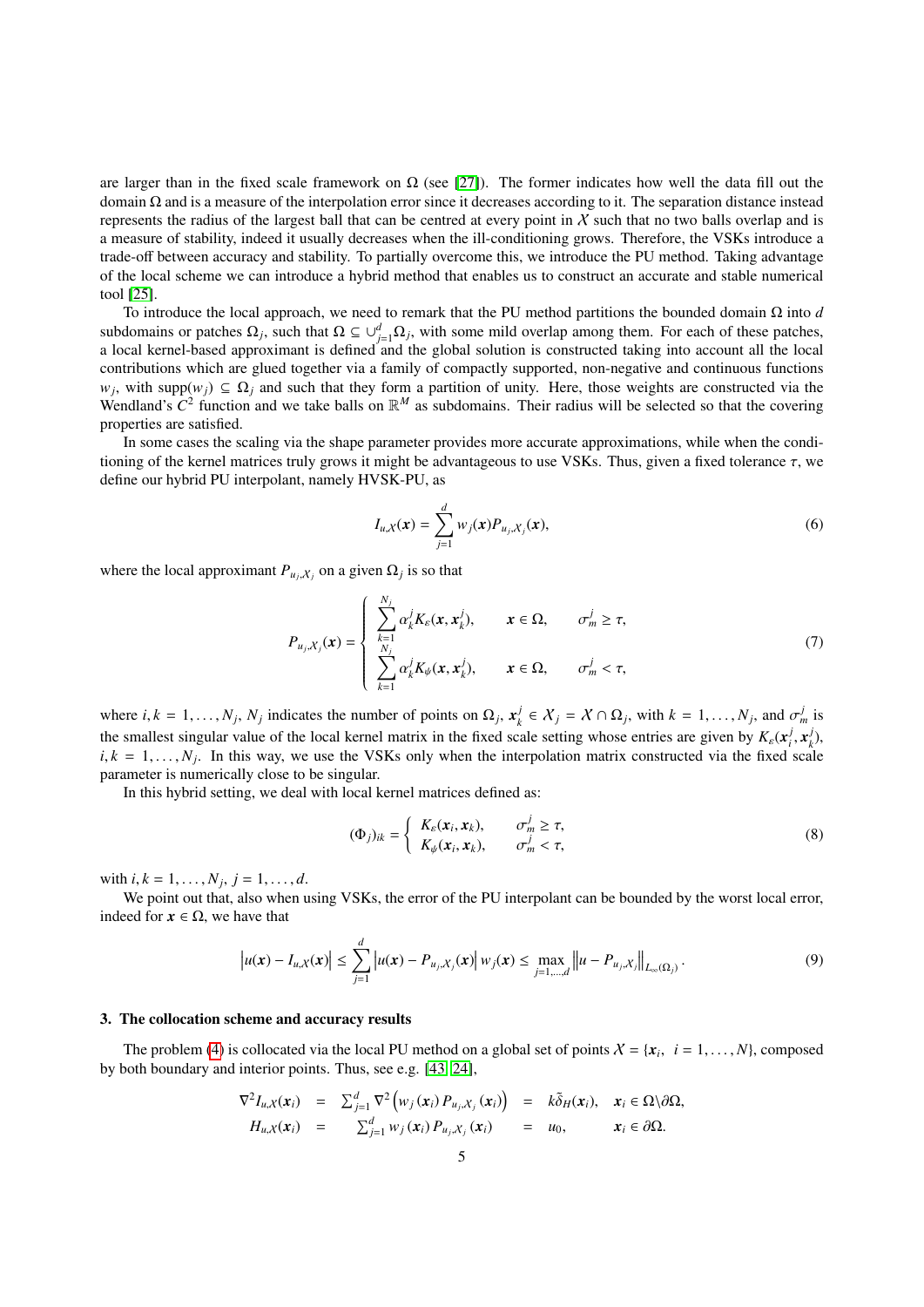Letting  $\alpha_j = (\alpha_1^j)$ <br>following relation  $_1,\ldots, u$ <br>n holds *j*  $N_j$ <sup>T</sup> and let  $h_j = (P_{u_j, X_j}(x_j)$  $P_{u_j,X_j}(x_j^j)$  $\binom{j}{N_j}$ )<sup>T</sup> be the vector of local nodal values. Since the following relation holds

 $\alpha_j = \Phi_j^{-1} h_j$ 

we get

$$
\nabla^2 \boldsymbol{h}_j = \Phi_j^{\nabla^2} \Phi_j^{-1} \boldsymbol{h}_j,
$$

where, on a given  $\Omega_j$ ,  $\Phi_j^{\nabla^2}$  is the matrix defined as

<span id="page-5-0"></span>
$$
(\Phi_j^{\nabla^2})_{ik} = \begin{cases} \nabla^2 K_{\varepsilon}(\mathbf{x}_i^j, \mathbf{x}_k^j), & \sigma_m \ge \tau, \\ \nabla^2 K_{\psi}(\mathbf{x}_i^j, \mathbf{x}_k^j), & \sigma_m < \tau. \end{cases} \tag{10}
$$

Thus the local elliptic discrete operator is given by

<span id="page-5-2"></span>
$$
(L_j)_{ik} = \begin{cases} (\bar{L}_j)_{ik}, & \text{for } x_i^j \in \Omega \setminus \partial \Omega, \\ \delta_{ik}, & \text{for } x_i^j \in \partial \Omega, \end{cases}
$$

with

$$
(\overline{L}_j)_{ik} = \left(\overline{w}_j^{\nabla^2} \Phi_j + 2\overline{w}_j^{\nabla} \cdot \Phi_j^{\nabla} + \overline{w}_j \Phi_j^{\nabla^2}\right) \Phi_j^{-1} := W_j \Phi_j^{-1},\tag{11}
$$

where the local differentiation matrices are constructed by substituting the proper differential operator in [\(10\)](#page-5-0),  $\delta_{ik}$ denotes the Kronecker delta, and

$$
\bar{w}_j^{\nabla^2} = \text{diag}\left(\nabla^2 w_j(\mathbf{x}_1^j), \dots, \nabla^2 w_j(\mathbf{x}_{N_j}^j)\right)
$$

Similarly we define  $\bar{w}_j^{\nabla}$  and  $\bar{w}_j$ .

Finally, let  $x_{\zeta_{kj}} \in \dot{X}_{N_j}$  be the node corresponding to  $x_k \in X$ . The global discrete PDE operator is then given by

<span id="page-5-3"></span>
$$
(L)_{ik} = \sum_{j=1}^{d} (L_j)_{\zeta_{ij}, \zeta_{kj}}, \quad i, k = 1, \dots, N,
$$
\n(12)

and to approximate the solution, we solve

<span id="page-5-4"></span>
$$
Lz = u,\tag{13}
$$

where  $z = (H_u(x_1), \dots, H_u(x_N))^\mathsf{T}$  and  $u = (u_1, \dots, u_N)^\mathsf{T}$ , with

$$
u_i = \begin{cases} k\delta_H(\mathbf{x}_i), & \text{for } \mathbf{x}_i \in \Omega \setminus \partial \Omega, \\ u_0, & \text{for } \mathbf{x}_i \in \partial \Omega, \end{cases} \quad i = 1, \ldots, N.
$$

As a final remark, we point out that for this local collocation method, we need to distribute the points among subdomains. Many procedures have been developed for such problem. Here we use the so-called *block-based data structure* and we refer the reader to [\[44,](#page-13-26) [45\]](#page-13-27) for further details.

#### *3.1. Algorithmic details*

Before showing error bounds and error estimates, we summarize the steps of the proposed scheme for solving the problem [\(1\)](#page-1-0) in the HVSK-PU approach. In order to compute a set of approximated values:

$$
\mathcal{A}_s = \{I_{u,X}(\tilde{\boldsymbol{x}}_i), i=1,\ldots,s\},\
$$

the algorithm has to define a set

$$
C_d = \{\bar{x}_j, j = 1, \ldots, d\} \subseteq \Omega,
$$

of *d* of PU centres. Since *d* should be proportional to *N*, here we fix [\[25,](#page-13-7) [33\]](#page-13-15)

<span id="page-5-1"></span>
$$
d = \left[\frac{\sqrt[4]{N_c}}{2^{M-1}}\right]^M.
$$
\n(14)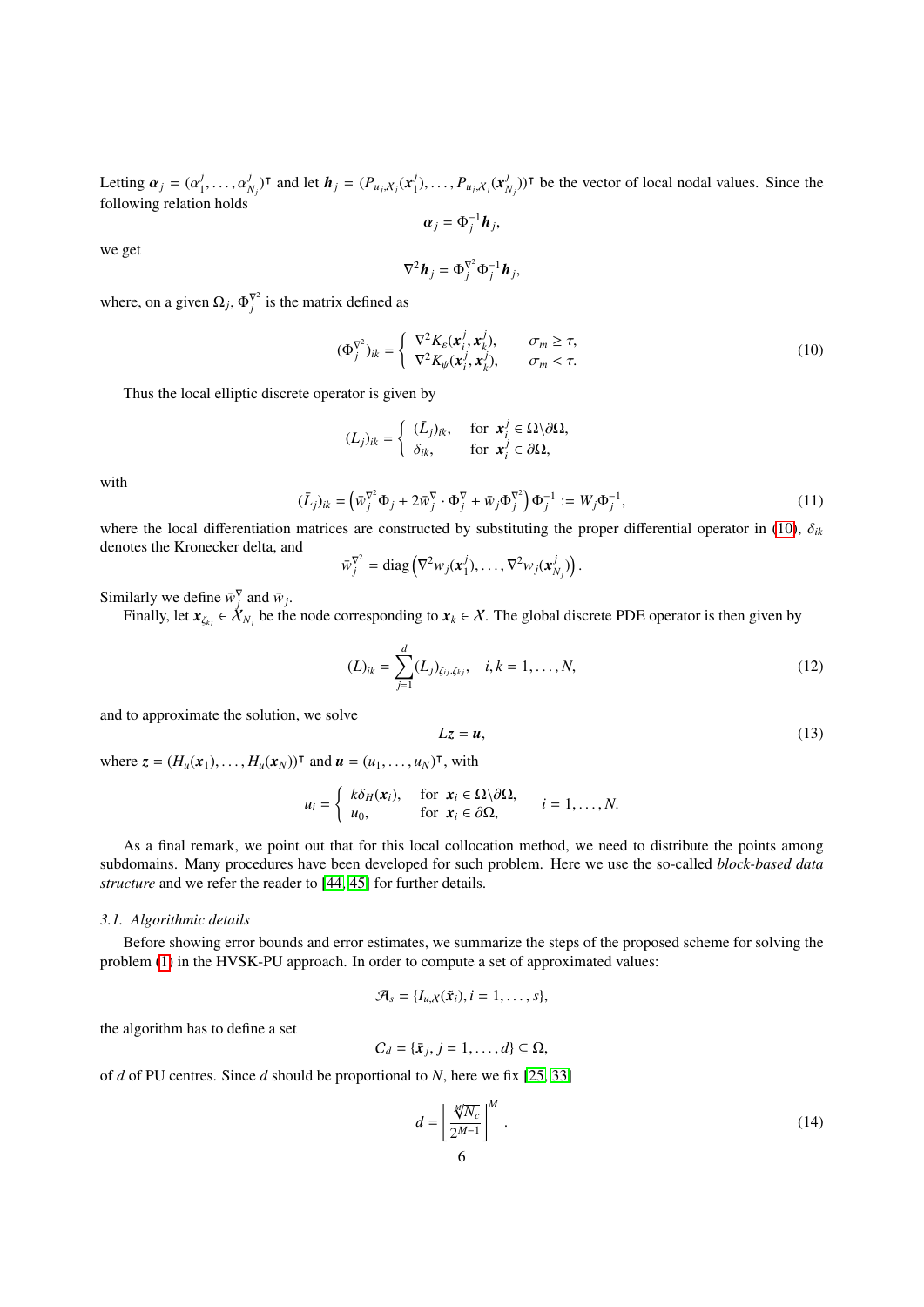with  $M = 2$  and  $N_c$  interior boundary nodes, such that  $N = N_c + N_b$ , with  $N_b$  boundary nodes. Moreover, in order to satisfy the covering property, we construct the partition  $\Omega_1, \ldots, \Omega_d$  as balls of radius

<span id="page-6-0"></span>
$$
\rho = \left(\frac{2}{d}\right)^{1/M}.\tag{15}
$$

Finally the block-based partitioning data structure is used to organize nodes and evaluation points among the subdomains.

#### Algorithm 1 The HVSK-PU algorithm

1: {Input:  $Q$ , *T* problem [\(1\)](#page-1-0) parameters,  $\eta_{m,p}$  regularizing function;  $X = \{x_i, i = 1, ..., N\} \subseteq \Omega$ , set of data points; *d*, number of PU subdomains,  $\tilde{x}_i$ ,  $i = 1, \ldots, s$ , evaluation points; *K* kernel;  $\varepsilon$  shape parameter;  $\psi$  scale function;  $\tau$ , tolerance. } 2: {Initialise:} 3: definition of number and type of PU centers:  $C_d = {\bar{x}_j, j = 1, ..., d}$ , *d* as in [\(14\)](#page-5-1);<br>4: definition of the PU balls radius: *o* as in (15); 4: definition of the PU balls radius:  $\rho$  as in [\(15\)](#page-6-0); 5: organize nodes and evaluation points among the subdomains via block-based partitioning data structures. 6: {Computation:} 7: **For** each subdomain  $j = 1, ..., d$ :<br>8: compute (11) by selecting the compute  $(11)$  by selecting the kernel family as in  $(10)$ . 9: accumulate the local contributions into [\(12\)](#page-5-3). 10: End for 11: Solve [\(13\)](#page-5-4) and evaluate  $I_{u,x}$ . 12: {**Output**:  $\mathcal{A}_s = \{I_{u,X}(\tilde{x}_i), i = 1, ..., s\}$ }

#### *3.2. Method accuracy*

For our scheme, the accuracy on the computed solution depends on both the *regularization error*, introduced by the approximated mathematical model, and the *discretization error*, introduced by the numerical collocation scheme. While for the former upper bounds on the error are available, for the latter we only provide error estimates which are consistent with numerical results.

Once we regularize  $\delta_H$ , we obviously introduce an approximation whose convergence order can be bounded via the following theorem [\[30\]](#page-13-12).

**Theorem 3.1 (Regularization error).** *Let*  $H_0^s(\Omega)$  *be a Hilbert space and*  $H_0^{s*}(\Omega)$  *its dual. Let be*  $\delta \in H_0^{s*}(\Omega)$  *the*<br>Dirac delta there exists a regularization  $\tilde{\delta}_v \in H_0^{s*}(\Omega)$  that satisfies *Dirac delta, there exists a regularization*  $\tilde{\delta}_H \in \mathcal{H}_0^{s*}(\Omega)$  *that satisfies* 

$$
\epsilon_{\delta} = |\delta(\phi) - \tilde{\delta}_H(\phi)| \le C(\phi, m) H^{m+1},
$$

*where*  $\phi \in \mathcal{D}(\Omega)$ *, m*  $\in \mathbb{N}$  *is the number of moment conditions and*  $C(\phi, m)$  *is a constant that depends on*  $\phi$  *and m.* 

 $\delta_H$  is usually constructed by taking  $\eta_m := \eta_{m,p}$  as a polynomial of degree *p*, satisfying the *m*−moment conditions. We list below several examples of regularizations together with their approximation order and smoothness degree.

$$
\eta_{1,2} = \frac{12}{\pi} (5r^2 - 8r + 3), \qquad O(H^2), \quad C^0,
$$
  
\n
$$
\eta_{2,3} = -\frac{60}{\pi} (75r^3 - 15r^2 + 10r - 2), \qquad O(H^3), \quad C^0,
$$
  
\n
$$
\eta_{2,5} = \frac{84}{\pi} (24r^5 - 70r^4 + 70r^3 - 25r^2 + 1), \quad O(H^3), \quad C^1.
$$

Upper bounds for PU collocation method, being based on Kansa's collocation approaches, are not available in literature. However, taking into account cross-validation schemes and their extensions to Kansa's methods [\[46\]](#page-13-28), we are able to give an estimate of the *collocation* error and later numerically prove the convergence of the PU collocation method.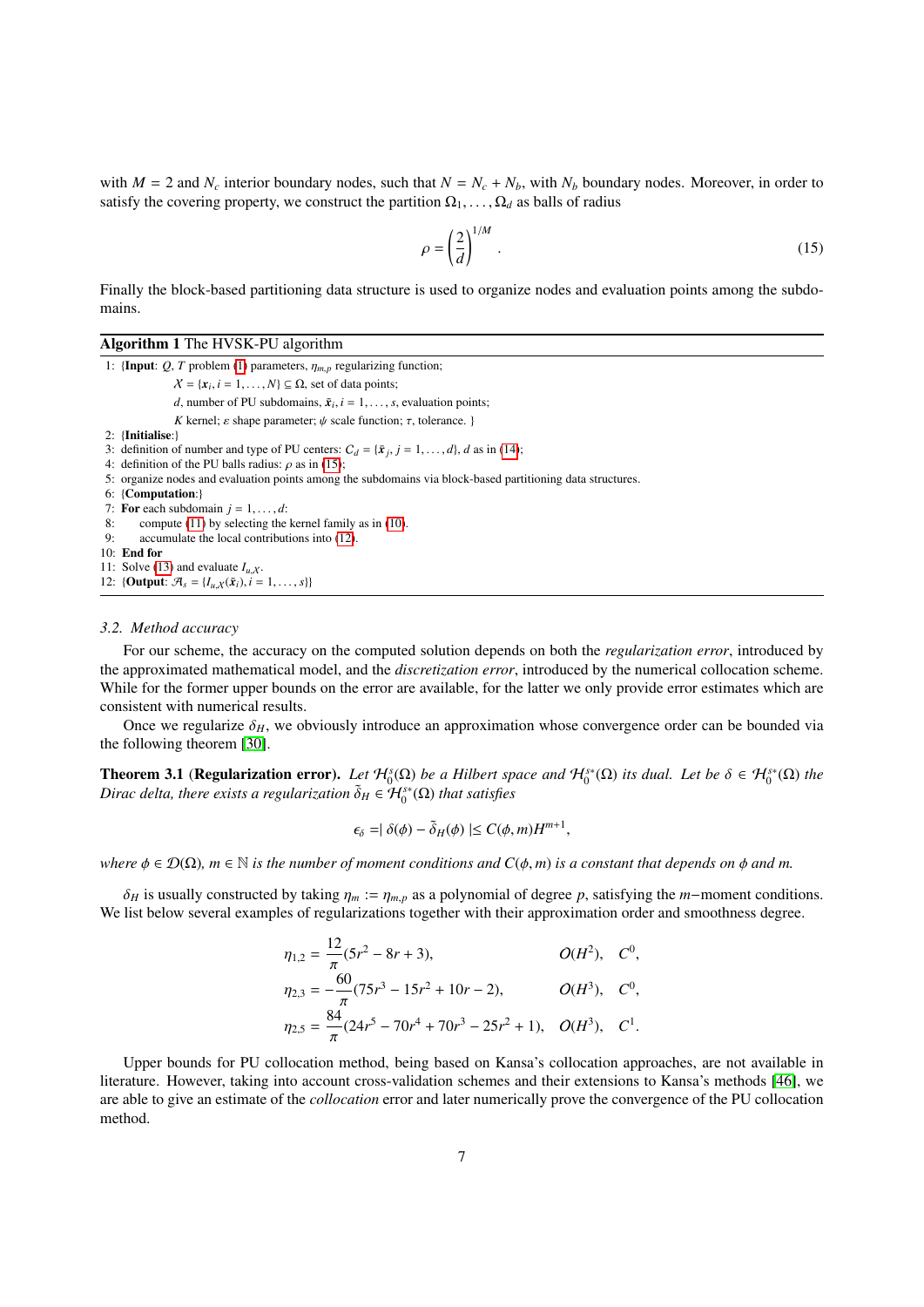**Proposition 3.1 (Discretization error).** *Letting*  $\Omega \subset \mathbb{R}^2$ ,  $\mathcal{X} = \{x_i\}_{i=1,\dots,N} \subseteq \Omega$ , d number of PU subdomains; set  $(\overline{I})$ , and  $(\overline{I})$ , and  $(\overline{I})$ , and  $(\overline{I})$ , and  $(\overline{I})$ , and  $(\overline{I})$ , and  $(\overline{I})$  s  $(\bar L_i^{\intercal}$  $\int_{B} \bar{f}_{ik}$  and  $(\Phi_j)^{-1}_{ii}$  defined as in [\(8\)](#page-4-1) and [\(11\)](#page-5-2) for each i,  $k = 1, ..., N_j$ , and  $j = 1, ..., d$ . For the HVSK-PU collocation is a party estimate e with LOOCV is given by *scheme, an error estimate ediscr via LOOCV is given by*

<span id="page-7-2"></span>
$$
e_{discr} = \max_{j=1,\dots,d} ||E_j||_p, \qquad (E_j)_{ik} = \frac{(\bar{L}_j^{\mathsf{T}})_{ik}}{(\Phi_j)_{ii}^{-1}}, \qquad (16)
$$

*where usually*  $p = 2$  *or it is the Frobenius norm, and*  $i, k = 1, \ldots, N_j$ *.* 

**Proof.** On a given  $\Omega_j$ , the local differentiation matrix is given by

<span id="page-7-1"></span>
$$
\bar{L}_j = W_j \Phi_j^{-1},\tag{17}
$$

and because of the symmetry of the matrix  $\Phi_j$ , we can rewrite [\(17\)](#page-7-1) as

$$
\Phi_j \bar{L}_j^{\mathsf{T}} = W_j^{\mathsf{T}}
$$

Since this last equation implies that on each subdomain we deal with multiple systems having as common matrix  $\Phi_j$ , taking into account [\(5\)](#page-3-0), we define the following cost matrix:

$$
(E_j)_{ik} = \frac{(\bar{L}_j^{\mathsf{T}})_{ik}}{(\Phi_j)_{ii}^{-1}},
$$

 $i, k = 1, \dots, N_j$ . Finally, taken into account [\(9\)](#page-4-2) the upper bound for the global error estimate is given by [\(16\)](#page-7-2).

In the next section we verify the reliability of the estimate [\(16\)](#page-7-2) and the convergence of the described scheme, through its decreasing values while the number of the collocation points increases.

### <span id="page-7-0"></span>4. Numerical Results

In this section we show numerical results for the application of the described scheme to solve the Dirichlet problem [\(4\)](#page-2-2) in order to emphasize the effects of some main parameters and heuristic on the accuracy. Tests were carried out with MATLAB R2018a software on an Intel $(R)$  Core $(TM)$  is, 1.8 GHz processor.

Under the assumptions on the mathematical model, particularly under the hypotheses of homogeneous transmissivity, the *Thiem function* can be assumed as reference solution.

Set Halton-type *collocation points*, we compute the accuracy on the computed solution  $\tilde{u}(\cdot)$  on *Ne* uniformly distributed *evaluation points*  $\tilde{x}_i$  by evaluating the relative Root Mean Square Error (rRMSE):

$$
rRMSE = \frac{\sqrt{\frac{1}{Ne}\sum_{i=1}^{Ne} |u(\tilde{\boldsymbol{x}}_i) - \tilde{u}(\tilde{\boldsymbol{x}}_i)|^2}}{\sqrt{\sum_{i=1}^{Ne} |u(\tilde{\boldsymbol{x}}_i)|^2}}.
$$
\n(18)

In the experiments, we consider the *Gaussian* and the *Matèrn C*<sup>6</sup> kernels. The first one is infinitely differentiable, while the second one is characterized by a finite regularity. This results in more stable solutions when using the Matèrn  $C^6$ , rather than the Gaussian function. Indeed, as well-known, the eigenvalues of the Gaussian decay very quickly, especially for a huge number of nodes, and thus the kernel matrix might be numerically non-invertible. Therefore, since in our problem a singular forcing term is involved, we definitely expect more stable results with kernels characterized by finite regularities.

As concern the regularizing term of problem [\(4\)](#page-2-2), between the radially symmetric regularizations in 2 space di-mensions [\[30\]](#page-13-12), we choose  $\eta_{1,2} \in C^0$ , providing a regularization of order  $O(H^2)$ . About the value of *H*, we have tested<br>the scheme choosing *H* in the range [20, 60]; where *o* is the central patch radius. Particular the scheme choosing *H* in the range  $[2\rho, 6\rho]$ ; where  $\rho$  is the central patch radius. Particularly, since  $\rho$  decreases as *N* increases, according to [\(14\)](#page-5-1) and [\(15\)](#page-6-0), in order to verify the convergence of the numerical scheme for a fixed regularization error, we select *H* as the minimum value computed as  $H = 4\rho$ , for  $N \in \{81, 289, 900, 1089\}$ . Furthermore, we fix, unless otherwise noted,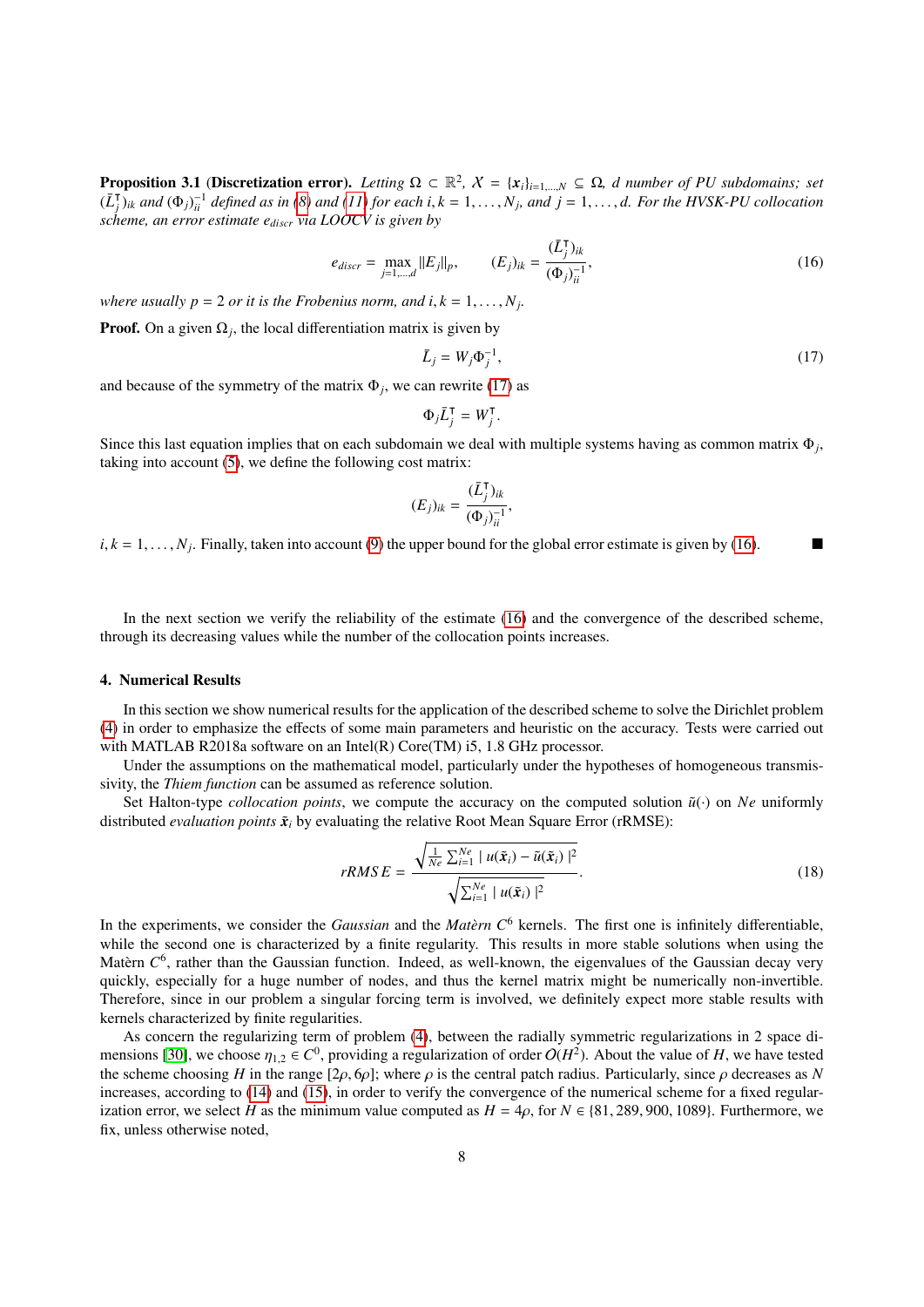- the number of Halton data sites  $N = 289$  and the number of evaluation points  $Ne = 40$ ;
- the model constant  $\frac{Q}{Q}$  $\frac{2}{2\pi T}$  = 120;
- the PU weights as the Shepard's weights constructed via the Wendland's  $C^2$  functions
- the *scale function* for the VSK technique as

$$
\psi_j(\mathbf{x}, \mathbf{x}_i^j) = \sum_{i=1}^{N_j} |p_i^j(\mathbf{x}, \mathbf{x}_i^j)| \quad \text{on } \Omega_j,
$$

with

$$
p_i^j(\mathbf{x}, \mathbf{x}_i^j) = \frac{1}{\pi} \arctan(h_i^j(x_1 - x_{i1}^j)) \exp(-5(x_2 - x_{i2}^j)),
$$

where  $\mathbf{x} = (x_1, x_2), \mathbf{x}_i^j$  $\frac{j}{i} = (x_i^j)$  $\frac{j}{i!}, x^j_i$  $i<sub>i</sub>$ <sup>*j*</sup></sup><sub>*i*</sub><sup>2</sup>) ∈ Ω<sub>*j*</sub>, and *h*<sup>*j*</sup><sub>*i*</sub> *i*  $\mathbf{R}^j$  ∈  $\mathbb{R}^+, 1 = 1, \ldots, N_j$ . In order to not further burden the  $\mathbf{R}^j$  and two area the appleton to  $\mathbf{R}^j$  for further details. computational cost, we fix  $h_i^j$  $j_i^j = 7 \times 10^6$ ,  $i = 1, ..., N_j$ , and we refer the reader to [\[25\]](#page-13-7) for further details.

The results highlight the main advantages of the presented scheme; in particular:

- the stability of the scheme with respect to the increase of the collocation points (*oversampling*). One of the advantages of the PU scheme is that it might oversample only regions where the solution has high variation, e.g. in our case the patch where the singularity is located [\[47\]](#page-14-0). However, the oversampling might cause instability problems due to ill-conditioning of the *local* collocation matrices. The VSK strategy can help to address this numerical issue. The hybrid technique uses the fixed shape parameter as long as the conditioning is acceptable and it switches to VSKs where the local matrix is close to be singular. Some results on the convergence of error estimates emphasize the effectiveness of the HVSK-PU algorithm.
- A comparison between HVSK-PU and a Finite Difference scheme concludes the section.

<span id="page-8-0"></span>In Figure [2](#page-8-0) the Halton points (blue circles) distribution is described; in the same figure are also reported those Halton points (red points) and the evaluation points (green dots) located in the central patch, where the accuracy on the regularizing term plays a crucial role. Figure [3](#page-9-0) describes the contour plots for the Thiem and the computed



Figure 2: The Halton points (blue circles), the data in the central subdomain (red points) and the evaluation points in the central subdomain (green points).

solution, obtained by the radially symmetric polynomial regularization  $\eta_{1,2}$  and the Gaussian kernel, with fixed shape parameter  $\varepsilon = 1$ . The red circle overlying the contour levels denotes the support *H* of the regularization  $\delta_H = \frac{1}{H}$  $\frac{1}{H^2} \eta_{1,2}$ .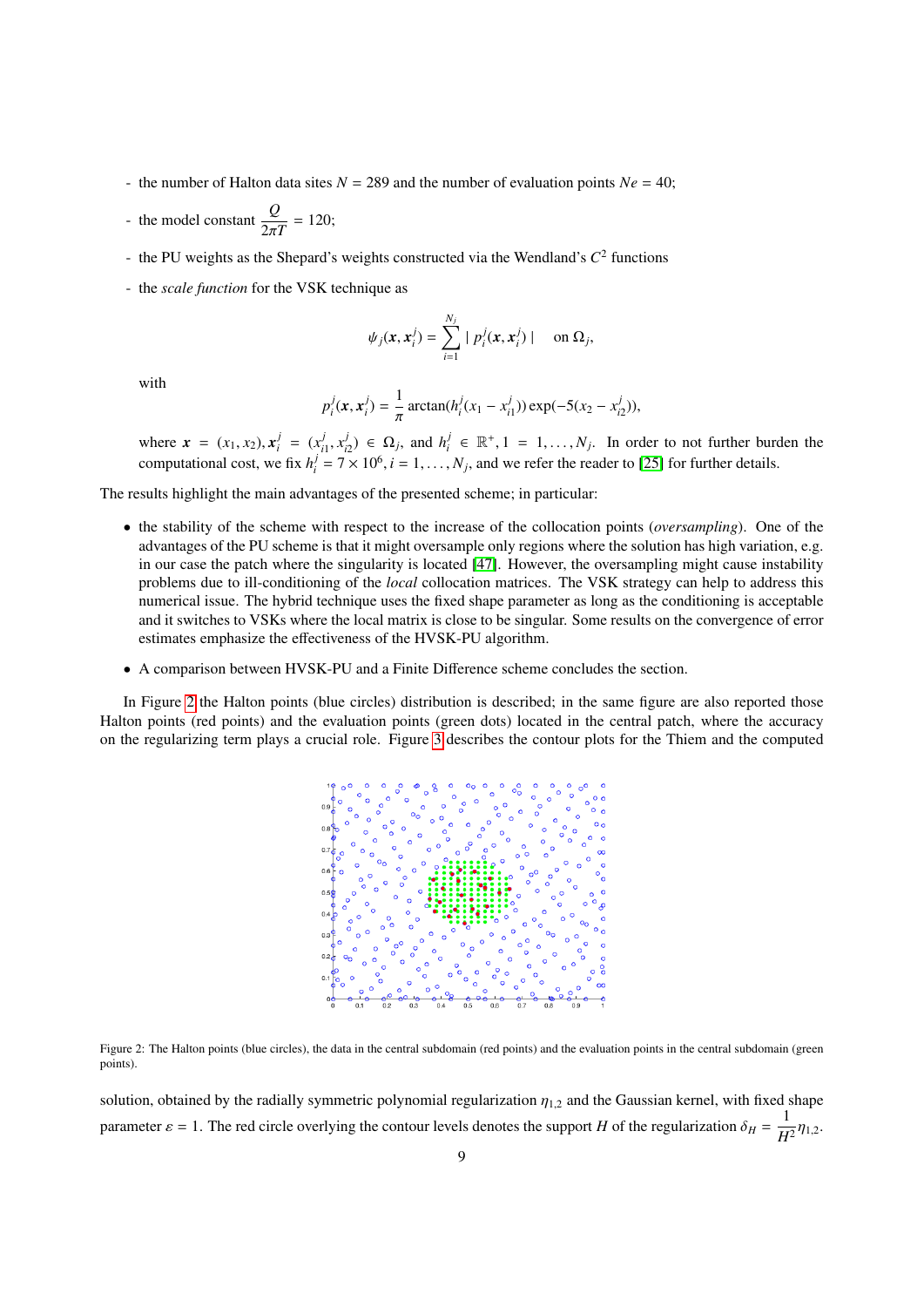<span id="page-9-0"></span>

Figure 3: Contour plots of computed solution by Gaussian kernel (left) and Thiem solution (right),  $N = 289$ ,  $\varepsilon = 1$ ,  $\eta_{1,2}$ .

<span id="page-9-1"></span>

Figure 4: Distribution of the patches where the HVSK-PU algorithm dynamically applies the kernel scaling, with Gaussian (left) and Matern (right) ` kernel, respectively.

The corresponding error on the solution is  $rRMSE = 1.99 \times 10^{-2}$ . The condition number in Frobenius norm of the global matrix in the collocation scheme results  $\nu(I) = 2.41 \times 10^6$ global matrix in the collocation scheme results  $\kappa(L) = 2.41 \times 10^6$ .<br>Being VSKs applied only on certain subdomains, their contribution

Being VSKs applied only on certain subdomains, their contribution varies for different bases functions. For example, set  $\varepsilon = 1$ , with the Matèrn kernel we have  $rRMSE = 2.58 \times 10^{-2}$  and  $\kappa(L) = 7.72 \times 10^5$ . Those values highlight that the Matern kernel grants the same accuracy on the solution by correcting the ill-conditioning of local collocation ` matrices in much more patches than the Gaussian one (see Figure [4\)](#page-9-1). Figure [5](#page-10-0) describes the surfaces for the Thiem and the computed solution via the Matern kernel. As already mentioned, we observe that, by increasing the number of collocation points, i.e. on a set of  $N = 1089$  Halton points, using the Gaussian kernel the method suffers from instability. Thus, from now on we restrict to the Matern  $C^6$ .

We also report in Figure [6](#page-10-1) the sparsity pattern of the final collocation matrix. This suggests that future investigations in iterative methods for the resolution of the global system might be of interest [\[21\]](#page-13-3). Now we present some results confirming the robustness of the scheme as *N* increases. It is well known that by decreasing the fill distance the rRMSE decreases while the conditioning might increase. With  $\varepsilon = 1$  and  $N = 1089$  we obtain:

$$
rRMSE = 7.30 \times 10^{-3} \qquad \kappa(L) = 9.01 \times 10^{6}
$$

The proposed scheme tackles the increase of the collocation points in suitable subdomains. The next test is carried out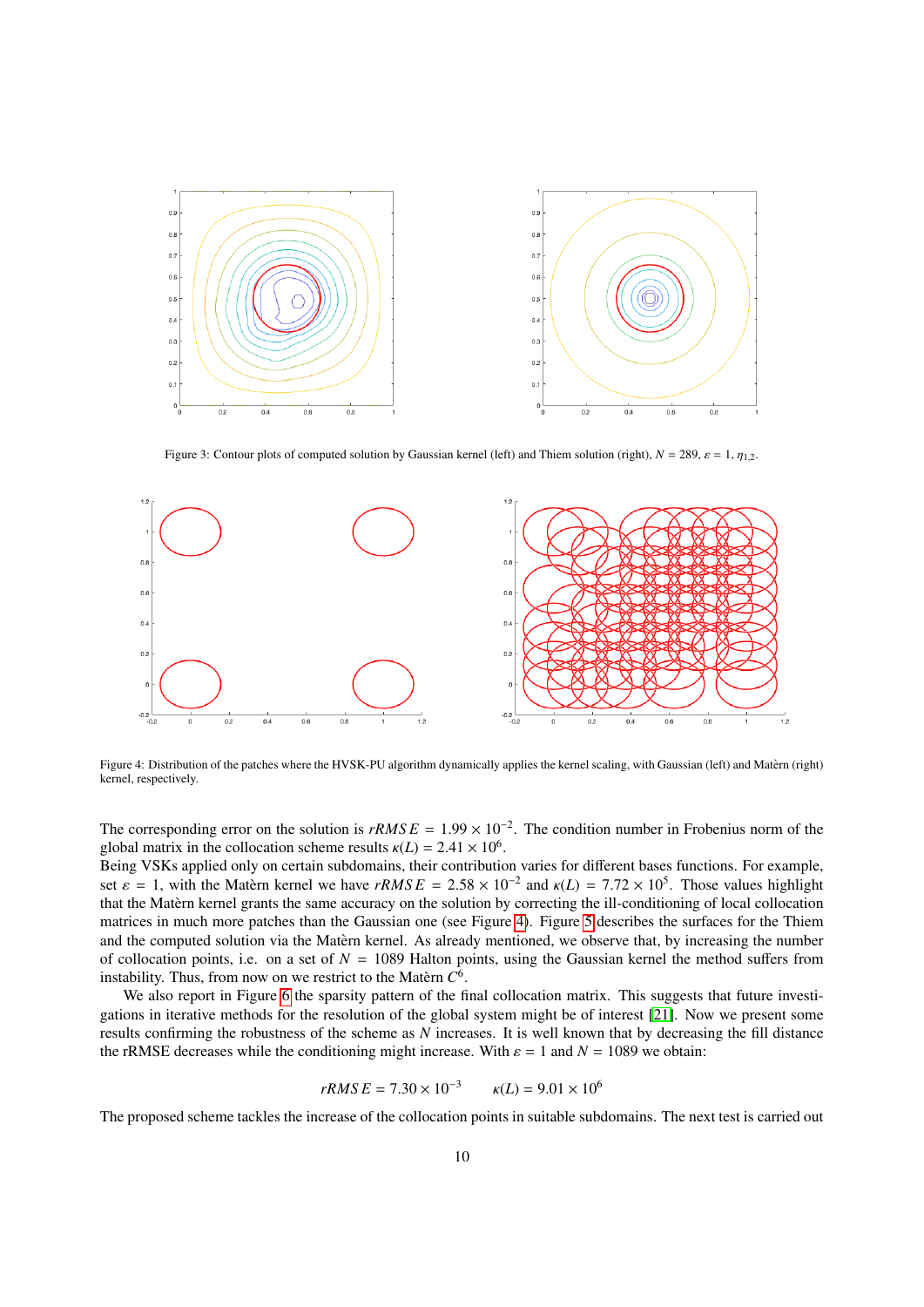<span id="page-10-0"></span>

Figure 5: Computed solution by Matern kernel ('red \*') and Thiem solution ('blue · '),  $N = 289$ ,  $\varepsilon = 1$ ,  $\eta_{1,2}$ .

<span id="page-10-1"></span>with 289 data sites and thickening of 50 points in the central patch; the results prove that the accuracy is maintained:

 $rRMS E = 1.74 \times 10^{-2}$  $\kappa(L) = 6.75 \times 10^6$ 



Figure 6: Sparsity of the collocation matrix on 289 data sites. *nz* is the number of non-zero coefficients.

In the following we explore for different  $\varepsilon$ -values ( $\varepsilon = 2, 0.1$ ) the numerical convergence of the HVSK-PU scheme, through the *Discretization error* estimate *ediscr* in [\(16\)](#page-7-2), which as the rRMSE should decrease as *N* increases. Of course, since the tolerance used to test if the local matrices are singular increases when the shape parameter decreases, as in [\[25\]](#page-13-7), we expect that the accuracy of the HVSK-PU scheme significantly improves for small values of the shape parameters, while the solution in terms of rRMSE should be comparable with that furnished by the classica PU scheme, for  $\varepsilon = 2$ . Indeed, from Table [1,](#page-11-0) it is evident that rRMSEs are comparable for both methods. This is a consequence of the fact that the local matrices are invertible and thus there is no need of using any stable technique. The discretization error estimate instead is too optimistic for the HVSK-PU scheme, which however shows its monotonic behaviour for small values of the shape parameter, see Table [2.](#page-11-1) For this example the classical PU approach fails and this is due to the fact the ill-conditioning of the local matrices is prohibitive for stably computing their inverse. This confirms the high variability of the classical PU scheme and stresses the efficacy and convergence of the HVSK-PU approach also for small values of the shape parameters.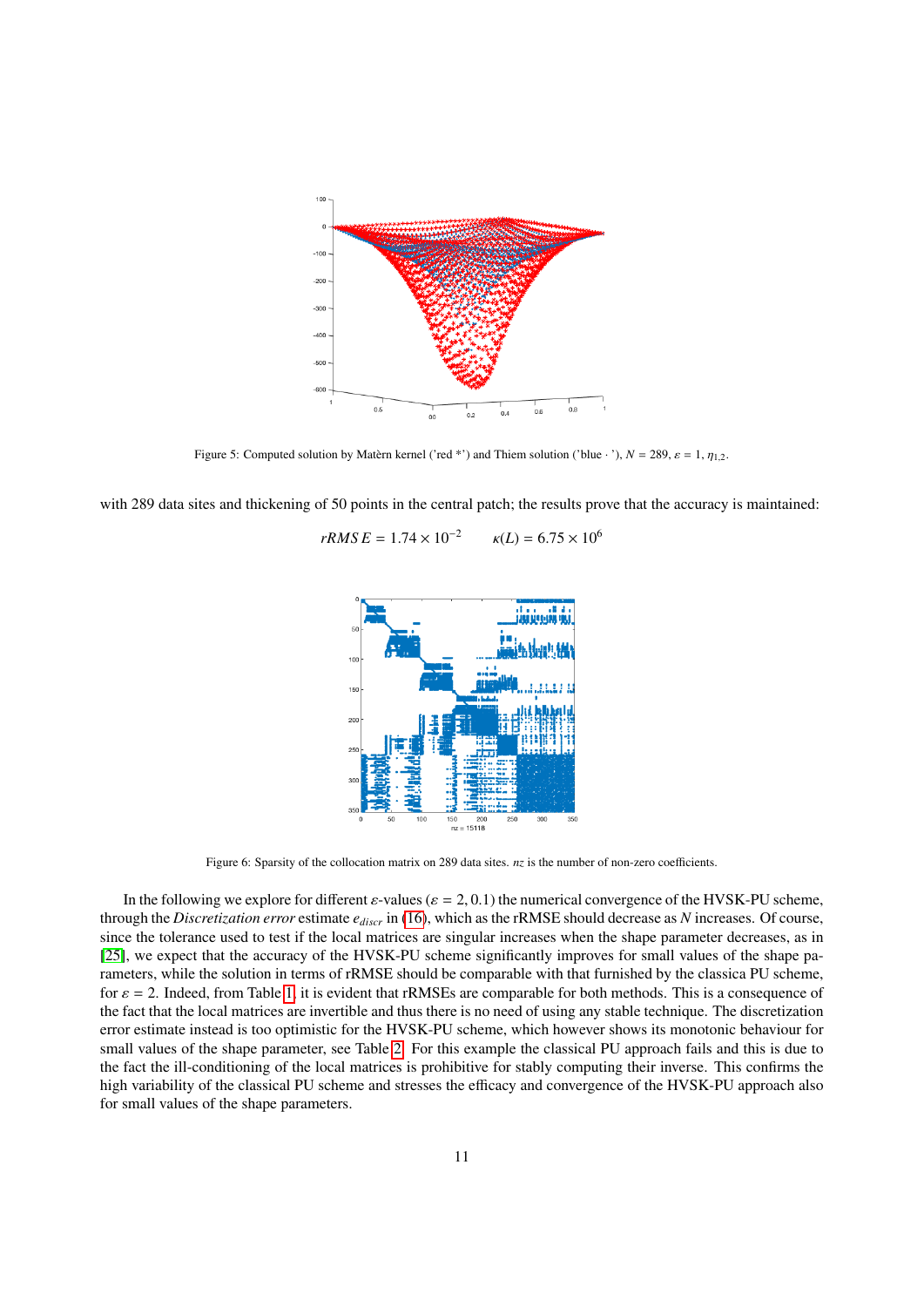<span id="page-11-0"></span>

|              | $\varepsilon = 2$ |            |             |            |  |
|--------------|-------------------|------------|-------------|------------|--|
| nodes number | $HVSK-PU$         |            | PII         |            |  |
| Ν            | $e_{discr}$       | rRMSE      | $e_{discr}$ | rRMSE      |  |
| 81           | 3.7533E-03        | 2.6213E-02 | 3.5232E-01  | 2.5191E-02 |  |
| 289          | 9.0642E-05        | 2.5824E-02 | 9.9057E-03  | 2.5746E-02 |  |
| 900          | 5.6812E-04        | 7.3459E-03 | 1.6099E-03  | 7.3392E-03 |  |
| 1089         | 1.0410E-03        | 7.2998E-03 | 1.0783E-03  | 7.2813E-03 |  |

<span id="page-11-1"></span>Table 1: Estimation of the discretization error for classical and HVSK-PU collocation scheme for different sets of Halton data,  $\varepsilon = 2$ .

|              | $\varepsilon = 0.1$ |            |             |                |  |
|--------------|---------------------|------------|-------------|----------------|--|
| nodes number | $HVSK-PU$           |            | PI          |                |  |
| N            | $e_{discr}$         | rRMSE      | $e_{discr}$ | rRMSE          |  |
| 81           | 3.7533E-03          | 2.6213e-02 | 8.1452E-06  | $1.6829E + 00$ |  |
| 289          | 9.0642E-05          | 2.5824E-02 | 5.3205E-02  |                |  |
| 900          | 3.7144E-05          | 7.3451E-03 | 4.5907E-02  |                |  |
| 1089         | 3.3834E-05          | 7.2997E-03 | 2.7474E-02  |                |  |

Table 2: Estimation of the discretization error for classical and HVSK-PU collocation scheme for different sets of Halton data,  $\varepsilon = 0.1$ .

Finally, we compare the advantages of the HVSK-PU scheme with respect to a FD approach for solving the elliptical problem in exam. To this end let us assume a rectangular regular domain  $\Omega = [0, 1] \times [0, 1]$  around the singularity fixed in  $P = (0.5, 0.5)$ , which is covered by a regular grid of mesh-size  $\Delta$ :

$$
\Omega_{\Delta} = \left\{ (x_i, y_j) : x_i = i\Delta_x, i = 0, \ldots, n, \Delta_x = \frac{1}{n}, y_j = j\Delta_y, j = 0, \ldots, m, \Delta_y = \frac{1}{m} \right\} \subset \Omega, \quad m, n \in \mathbb{N}.
$$

The values at the mesh points will be denoted by

$$
u_{ij} = u(x_i, y_j), \quad i = 0, ..., n, \ j = 0, ..., m.
$$

At the grid points of Ω<sub>Δ</sub> the five-point Laplacian scheme furnishes a second order approximation for the second order derivatives:

$$
\nabla^2 u(x_i, y_j) = \frac{u_{i+1,j} - 2u_{i,j} + u_{i-1,j}}{\Delta^2} + \frac{u_{i,j+1} - 2u_{i,j} + u_{i,j-1}}{\Delta^2} + O(\Delta^2)
$$

with *i*,  $j = 1, \ldots, n - 1$ ,  $\Delta = \Delta_x = \Delta_y$  and  $m = n$  for simplicity. The Dirac delta approximation is made in a 2 $\Delta \times 2\Delta$ subdomain centered at P. The FD scheme leads to the solution of a linear system of dimension  $n^2$ . Let us compare the two schemes with the same problem size. Set 81 collocation points, the Matèrn  $C^6$  and  $\varepsilon = 1$ , the HVSK-PU scheme<br>gives  $rRMSE = 6.71 \times 10^{-3}$  in a time of  $t = 1.15 \times 10^{-3}$  seconds, by solving a linear system with  $\nu(L) =$ gives *rRMS E* = 6.71 × 10<sup>-3</sup> in a time of  $t = 1.15 \times 10^{-3}$  seconds, by solving a linear system with  $\kappa(L) = 3.30 \times 10^{4}$ .<br>For the same size the ED scheme with  $\Delta = 1/8 = 0.125$  gives an approximation with relative erro For the same size the FD scheme with  $\Delta = 1/8 = 0.125$  gives an approximation with relative error of order  $10^{-2}$ , so higher than the one computed by HVSK-PU (see Table 3). In order to improve the accuracy we halve  $\Delta$  s higher than the one computed by HVSK-PU (see Table [3\)](#page-12-17). In order to improve the accuracy we halve ∆ so increasing the linear system dimension and consequently the computational cost of the grid-based FD scheme. The results in Table [3](#page-12-17) confirm that the FD scheme reaches the same order of accuracy of the HVSK-PU scheme, provided many discretization points are considered and consequently with higher computational costs (of four orders greater than HVSK-PU). The  $\kappa(L)$  in table refers to the conditioning of the coefficient matrix produced by the FD scheme.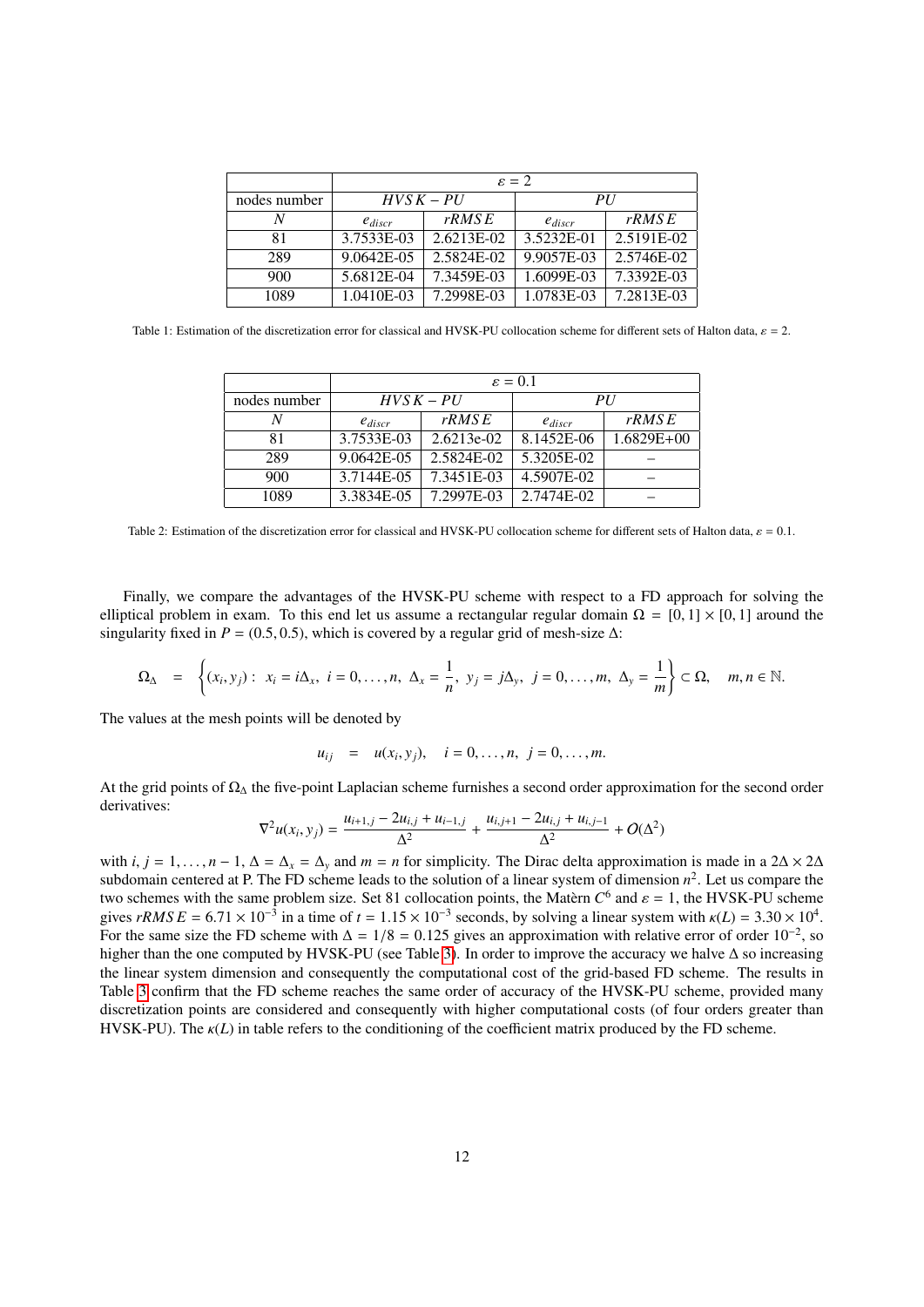<span id="page-12-17"></span>

| $n^2$ | л         | rRMSE    | $\kappa(L)$   |              |
|-------|-----------|----------|---------------|--------------|
| 81    | 0.125     | 8.53E-02 | $1.12E + 03$  | 1.68E-03     |
| 289   | 0.0625    | 4.19E-02 | $7.02E + 03$  | $6.65E-03$   |
| 1089  | 0.03125   | 2.09E-02 | $4.16E + 04$  | 1.66E-01     |
| 4225  | 0.015625  | 1.04E-02 | $2.41E + 0.5$ | $7.43E + 00$ |
| 16641 | 0.0078125 | 6.97E-03 | $6.68E + 0.5$ | $5.80E + 01$ |

Table 3: Values obtained by FD with different mesh sizes.

## 5. Conclusions

In this paper we propose a numerical framework for solving an elliptic differential problem arising in hydraulic engineering. The pulse like source term, modelled by a Dirac delta function, has been firstly regularized. Then, we apply a radial basis function-based scheme which takes advantage of decomposing the original domain and allows the definition of an hybrid algorithm. The latter turns out to be very flexible and enables us to control the ill-conditioning of the collocation matrices through a kernel scaling. The discretization error for the numerical scheme is estimated and comparisons with a classical grid-based approach are also presented.

#### Acknowledgement

This research has been accomplished within Rete ITaliana di Approssimazione (RITA) and partially supported by the GNCS-INdAM. The fourth author has been supported by the research projects *Radial basis functions approximations: stability issues and applications*, No. BIRD167404 and *Data assimilation methods for machine learning with applications to environmental data*, founded by GeoEssential UE ERA-PLANET GA n. 689443. The authors thank Giovanna Ameno (Department of Agricultural Sciences, University of Naples - Federico II, Italy) for the valuable assistance during the literature review.

- <span id="page-12-0"></span>[1] J. D. Jackson, Classical electrodynamics, John Wiley & Sons, New York, 2007.
- <span id="page-12-1"></span>[2] H. S. Carslaw, J. C. Jaeger, Conduction of Heat in Solids, Oxford Science Publications, Oxford, 2000.
- <span id="page-12-2"></span>[3] J. Crank, The Mathematics of Diffusion, Oxford Science Publications, Oxford, 2004.
- <span id="page-12-3"></span>[4] G. Severino, A. Santini, A. Sommella, Steady flows driven by sources of random strength in heterogeneous aquifers with application to partially penetrating wells, Stochastic Environmental Research and Risk Assessment 22 (4) (2008) 567–582.
- <span id="page-12-4"></span>[5] G. Severino, Stochastic analysis of well-type flows in randomly heterogeneous porous formations, Water Resources Research 47 (3). [doi:](http://dx.doi.org/10.1029/2010WR009840) [10.1029/2010WR009840](http://dx.doi.org/10.1029/2010WR009840).
- <span id="page-12-5"></span>[6] S. Gómez, G. Severino, L. Randazzo, G. Toraldo, J. Otero, Identification of the hydraulic conductivity using a global optimization method, Agricultural Water Management 96 (3) (2009) 504–510.
- <span id="page-12-6"></span>[7] G. Severino, A. Santini, A. Sommella, Determining the soil hydraulic conductivity by means of a field scale internal drainage, Journal of Hydrology 273 (1) (2003) 234 – 248. [doi:10.1016/S0022-1694\(02\)00390-6](http://dx.doi.org/10.1016/S0022-1694(02)00390-6).
- <span id="page-12-7"></span>[8] C. Fallico, S. D. Bartolo, M. Veltri, G. Severino, On the dependence of the saturated hydraulic conductivity upon the effective porosity through a power law model at different scales, Hydrological Processes 30 (13) (2016) 2366–2372. [doi:10.1002/hyp.10798](http://dx.doi.org/10.1002/hyp.10798).
- <span id="page-12-8"></span>[9] A. Comegna, A. Coppola, V. Comegna, G. Severino, A. Sommella, C. Vitale, State-space approach to evaluate spatial variability of field measured soil water status along a line transect in a volcanic-vesuvian soil, Hydrology and Earth System Sciences 14 (12) (2010) 2455–2463.
- <span id="page-12-9"></span>[10] G. Severino, A. Coppola, A note on the apparent conductivity of stratified porous media in unsaturated steady flow above a water table, Transport in Porous Media 91 (2) (2012) 733–740. [doi:10.1007/s11242-011-9870-2](http://dx.doi.org/10.1007/s11242-011-9870-2).
- <span id="page-12-10"></span>[11] G. Severino, S. D. Bartolo, Stochastic analysis of steady seepage underneath a water-retaining wall through highly anisotropic porous media, Journal of Fluid Mechanics 778 (2015) 253–272.
- <span id="page-12-11"></span>[12] G. Severino, A. Comegna, A. Coppola, A. Sommella, A. Santini, Stochastic analysis of a field-scale unsaturated transport experiment, Advances in Water Resources 33 (10) (2010) 1188–1198.
- <span id="page-12-12"></span>[13] G. Severino, Macrodispersion by point-like source flows in randomly heterogeneous porous media, Transport in Porous Media 89 (1) (2011) 121–134.
- <span id="page-12-13"></span>[14] G. Severino, S. D. Bartolo, G. Toraldo, G. Srinivasan, H. Viswanathan, Travel time approach to kinetically sorbing solute by diverging radial flows through heterogeneous porous formations, Water Resources Research 48 (12), w12527. [doi:10.1029/2012WR012608](http://dx.doi.org/10.1029/2012WR012608).
- <span id="page-12-14"></span>[15] G. Severino, A. Santini, A. Sommella, Macrodispersion by diverging radial flows in randomly heterogeneous porous media, Journal of Contaminant Hydrology 123 (1) (2011) 40 – 49.
- <span id="page-12-15"></span>[16] G. Dagan, Flow and Transport in Porous Formation, Springer-Verlag, New York, 1989.
- <span id="page-12-16"></span>[17] G. Severino, G. Dagan, C. J. van Duijn, A note on transport of a pulse of nonlinearly reactive solute in a heterogeneous formation, Computational Geosciences 4 (3) (2000) 275–286.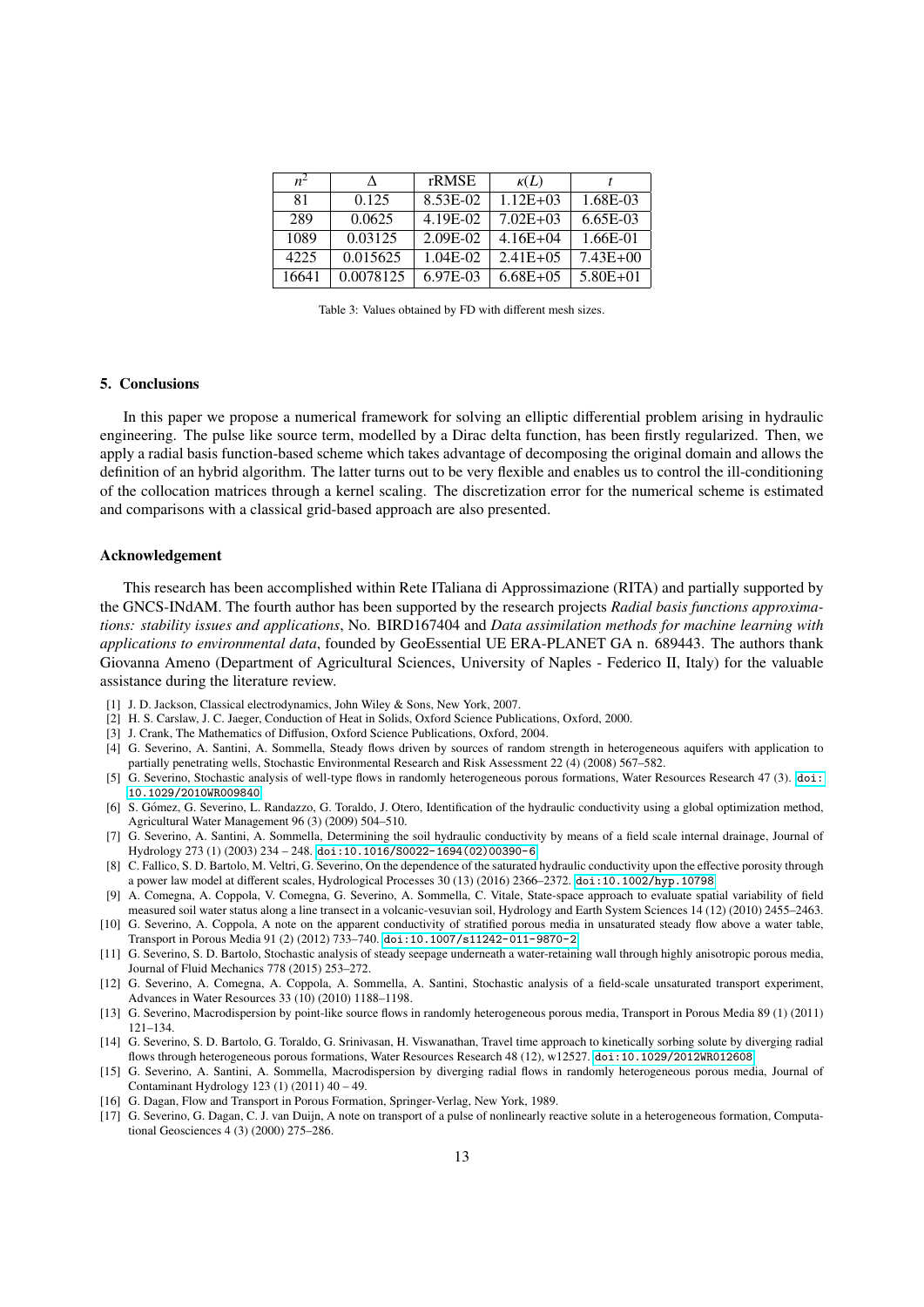- <span id="page-13-0"></span>[18] G. Severino, P. Indelman, Analytical solutions for reactive transport under an infiltration–redistribution cycle, Journal of Contaminant Hydrology 70 (1) (2004) 89–115.
- <span id="page-13-1"></span>[19] G. Severino, V. Monetti, A. Santini, G. Toraldo, Unsaturated transport with linear kinetic sorption under unsteady vertical flow, Transport in porous media 63 (1) (2006) 147–174.
- <span id="page-13-2"></span>[20] G. Severino, A. Santini, V. M. Monetti, Modelling water flow water flow and solute transport in heterogeneous unsaturated porous media, in: Advances in Modeling Agricultural Systems, Springer, 2009, pp. 361–383.
- <span id="page-13-3"></span>[21] A. Heryudono, E. Larsson, A. Ramage, L. von Sydow, [Preconditioning for radial basis function partition of unity methods,](https://doi.org/10.1007/s10915-015-0120-6) Journal of Scientific Computing 67 (3) (2016) 1089–1109. [doi:10.1007/s10915-015-0120-6](http://dx.doi.org/10.1007/s10915-015-0120-6). URL <https://doi.org/10.1007/s10915-015-0120-6>
- <span id="page-13-4"></span>[22] O. Davydov, D. T. Oanh, Adaptive meshless centres and rbf stencils for poisson equation, Journal of Computational Physics 230 (2) (2011) 287 –304. [doi:https://doi.org/10.1016/j.jcp.2010.09.005](http://dx.doi.org/https://doi.org/10.1016/j.jcp.2010.09.005).
- <span id="page-13-5"></span>[23] G. Garmanjani, R. Cavoretto, M. Esmaeilbeigi, A rbf partition of unity collocation method based on finite difference for initial-boundary value problems, Computers & Mathematics with Applications 75 (11) (2018) 4066–4090. [doi:https://doi.org/10.1016/j.camwa.](http://dx.doi.org/https://doi.org/10.1016/j.camwa.2018.03.014) [2018.03.014](http://dx.doi.org/https://doi.org/10.1016/j.camwa.2018.03.014).
- <span id="page-13-6"></span>[24] V. Shcherbakov, E. Larsson, Radial basis function partition of unity methods for pricing vanilla basket options, Computers & Mathematics with Applications 71 (1) (2016) 185 – 200. [doi:https://doi.org/10.1016/j.camwa.2015.11.007](http://dx.doi.org/https://doi.org/10.1016/j.camwa.2015.11.007).
- <span id="page-13-7"></span>[25] S. D. Marchi, A. Martínez, E. Perracchione, M. Rossini, Rbf-based partition of unity methods for elliptic pdes: Adaptivity and stability issues via variably scaled kernels, Journal of Scientific Computing on line first.
- <span id="page-13-8"></span>[26] S. D. Marchi, A. Martínez, E. Perracchione, [Fast and stable rational rbf-based partition of unity interpolation,](http://www.sciencedirect.com/science/article/pii/S0377042718304400) Journal of Computational and Applied Mathematics[doi:https://doi.org/10.1016/j.cam.2018.07.020](http://dx.doi.org/https://doi.org/10.1016/j.cam.2018.07.020).
- URL <http://www.sciencedirect.com/science/article/pii/S0377042718304400>
- <span id="page-13-9"></span>[27] M. Bozzini, L. Lenarduzzi, M. Rossini, R. Schaback, Interpolation with variably scaled kernels, IMA Journal of Numerical Analysis 35 (1) (2015) 199–219.
- <span id="page-13-10"></span>[28] L. Romani, M. Rossini, D. Schenone, Edge detection methods based on rbf interpolation, Journal of Computational and Applied Mathematics on line first. [doi:https://doi.org/10.1016/j.cam.2018.08.006](http://dx.doi.org/https://doi.org/10.1016/j.cam.2018.08.006).
- <span id="page-13-11"></span>[29] M. Rossini, Interpolating functions with gradient discontinuities via variable scaled kernels, Dolomites Research Notes on Approximation 11 (2018) 3–14.
- <span id="page-13-12"></span>[30] B. Hosseini, N. Nigam, J. M. Stockie, On regularizations of the dirac delta distribution, J. Comput. Phys. 305 (2016) 423–447. [doi:](http://dx.doi.org/10.1016/j.jcp.2015.10.054) [10.1016/j.jcp.2015.10.054](http://dx.doi.org/10.1016/j.jcp.2015.10.054).
- <span id="page-13-13"></span>[31] E. Kansa, Application of hardy's multiquadric interpolation to hydrodynamics, Proc. 1986 Simul. Conf. 4 (1986) 111–117.
- <span id="page-13-14"></span>[32] E. Larsson, V. Shcherbakov, A. Heryudono, A least squares radial basis function partition of unity method for solving pdes, SIAM Journal on Scientific Computing 39 (2017) A2538–A2563. [doi:10.1137/17M1118087](http://dx.doi.org/10.1137/17M1118087).
- <span id="page-13-15"></span>[33] G. E. Fasshauer, J. G. Zhang, [On choosing "optimal" shape parameters for rbf approximation,](https://doi.org/10.1007/s11075-007-9072-8) Numerical Algorithms 45 (1) (2007) 345–368. [doi:10.1007/s11075-007-9072-8](http://dx.doi.org/10.1007/s11075-007-9072-8).

URL <https://doi.org/10.1007/s11075-007-9072-8>

- <span id="page-13-16"></span>[34] H. Wendland, Scattered Data Approximation, Cambridge Monographs on Applied and Computational Mathematics, Cambridge University Press, 2004. [doi:10.1017/CBO9780511617539](http://dx.doi.org/10.1017/CBO9780511617539).
- <span id="page-13-17"></span>[35] G. Fasshauer, Meshfree Approximation Methods with MATLAB, Interdisciplinary mathematical sciences, World Scientific, 2007.
- <span id="page-13-18"></span>[36] S. Rippa, An algorithm for selecting a good value for the parameter c in radial basis function interpolation, Advances in Computational Mathematics 11 (2) (1999) 193–210. [doi:10.1023/A:1018975909870](http://dx.doi.org/10.1023/A:1018975909870).
- <span id="page-13-19"></span>[37] R. Cavoretto, G. E. Fasshauer, M. McCourt, An introduction to the hilbert-schmidt svd using iterated brownian bridge kernels, Numerical Algorithms 68 (2) (2015) 393–422. [doi:10.1007/s11075-014-9850-z](http://dx.doi.org/10.1007/s11075-014-9850-z).
- <span id="page-13-20"></span>[38] E. Larsson, B. Fornberg, A numerical study of some radial basis function based solution methods for elliptic pdes, Computers & Mathematics with Applications 46 (5) (2003) 891 – 902. [doi:https://doi.org/10.1016/S0898-1221\(03\)90151-9](http://dx.doi.org/https://doi.org/10.1016/S0898-1221(03)90151-9).
- <span id="page-13-21"></span>[39] E. Larsson, E. Lehto, A. Heryudono, B. Fornberg, Stable computation of differentiation matrices and scattered node stencils based on gaussian radial basis functions, SIAM Journal on Scientific Computing 35 (2013) A2096–A2119. [doi:10.1137/120899108](http://dx.doi.org/10.1137/120899108).
- <span id="page-13-22"></span>[40] S. D. Marchi, G. Santin, [Fast computation of orthonormal basis for rbf spaces through krylov space methods,](https://doi.org/10.1007/s10543-014-0537-6) BIT Numerical Mathematics 55 (4) (2015) 949–966. [doi:10.1007/s10543-014-0537-6](http://dx.doi.org/10.1007/s10543-014-0537-6). URL <https://doi.org/10.1007/s10543-014-0537-6>
- <span id="page-13-23"></span>[41] M. Pazouki, R. Schaback, [Bases for kernel-based spaces,](http://www.sciencedirect.com/science/article/pii/S0377042711002688) Journal of Computational and Applied Mathematics 236 (4) (2011) 575 – 588, international Workshop on Multivariate Approximation and Interpolation with Applications (MAIA 2010). [doi:https://doi.org/10.](http://dx.doi.org/https://doi.org/10.1016/j.cam.2011.05.021) [1016/j.cam.2011.05.021](http://dx.doi.org/https://doi.org/10.1016/j.cam.2011.05.021).
	- URL <http://www.sciencedirect.com/science/article/pii/S0377042711002688>
- <span id="page-13-24"></span>[42] S. Sarra, The matlab radial basis function toolbox, Journal of Open Research Software 5 (1) (2017) 8. [doi:http://doi.org/10.5334/](http://dx.doi.org/http://doi.org/10.5334/jors.131) [jors.131](http://dx.doi.org/http://doi.org/10.5334/jors.131).
- <span id="page-13-25"></span>[43] A. Safdari-Vaighani, A. Heryudono, E. Larsson, [A radial basis function partition of unity collocation method for convection–di](https://doi.org/10.1007/s10915-014-9935-9)ffusion equa[tions arising in financial applications,](https://doi.org/10.1007/s10915-014-9935-9) Journal of Scientific Computing 64 (2) (2015) 341–367. [doi:10.1007/s10915-014-9935-9](http://dx.doi.org/10.1007/s10915-014-9935-9). URL <https://doi.org/10.1007/s10915-014-9935-9>
- <span id="page-13-26"></span>[44] R. Cavoretto, A. D. Rossi, F. Dell'Accio, F. D. Tommaso, Fast computation of triangular shepard interpolants, Journal of Computational and Applied Mathematics[doi:https://doi.org/10.1016/j.cam.2018.03.012](http://dx.doi.org/https://doi.org/10.1016/j.cam.2018.03.012).
- <span id="page-13-27"></span>[45] R. Cavoretto, A. D. Rossi, E. Perracchione, Effi[cient computation of partition of unity interpolants through a block-based searching technique,](http://www.sciencedirect.com/science/article/pii/S0898122116302024) Computers & Mathematics with Applications 71 (12) (2016) 2568 – 2584. [doi:https://doi.org/10.1016/j.camwa.2016.04.021](http://dx.doi.org/https://doi.org/10.1016/j.camwa.2016.04.021). URL <http://www.sciencedirect.com/science/article/pii/S0898122116302024>
- <span id="page-13-28"></span>[46] G. E. Fasshauer, J. G. Zhang, [On choosing "optimal" shape parameters for rbf approximation,](https://doi.org/10.1007/s11075-007-9072-8) Numerical Algorithms 45 (1) (2007) 345–368. [doi:10.1007/s11075-007-9072-8](http://dx.doi.org/10.1007/s11075-007-9072-8).